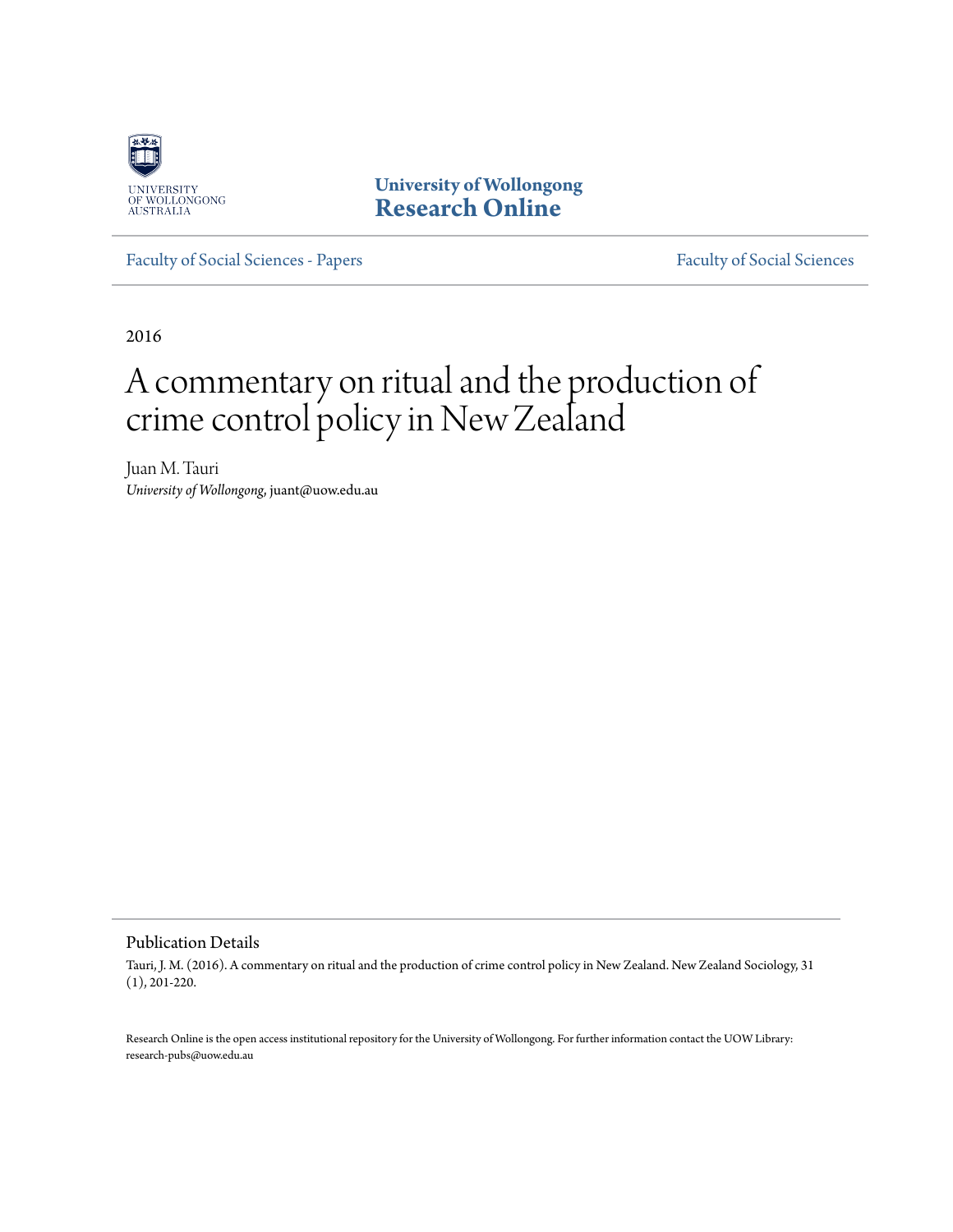# A commentary on ritual and the production of crime control policy in New Zealand

#### **Abstract**

This commentary highlights the way(s) that ritual plays a significant role in the development of crime control policy in New Zealand. The actions of New Zealand's crime control policy sector is chosen as the focus for the commentary because of its ability to significantly impact individuals and communities through its close relationship with Cabinet, the development and implementation of legislation, and access to significant financial resources. A further motivation is the authors' desire to demystify the heavily ritualised, mythological context that surrounds the policy process and that aids in screening their work from critical scrutiny. The importance of ritual in the contemporary New Zealand policy sector will be demonstrated through discussion of the Organised Crime Strategy developed in 2007.

#### **Keywords**

policy, control, crime, commentary, production, ritual, zealand

#### **Disciplines**

Education | Social and Behavioral Sciences

#### **Publication Details**

Tauri, J. M. (2016). A commentary on ritual and the production of crime control policy in New Zealand. New Zealand Sociology, 31 (1), 201-220.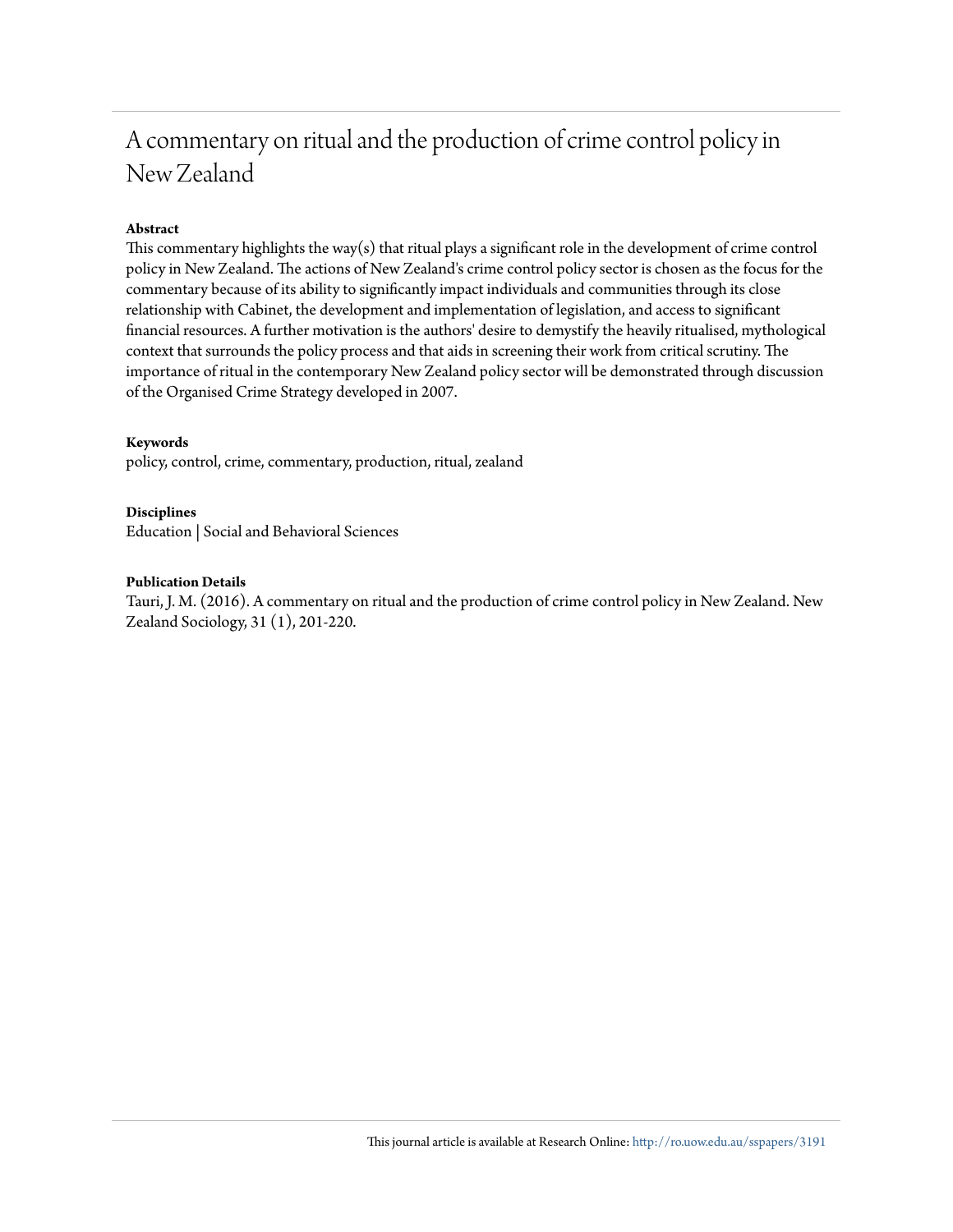# A Commentary on Ritual and the Production of Crime Control Policy in New Zealand

#### *Juan Marcellos Tauri*

#### **Abstract**

This commentary highlights the way(s) that ritual plays a significant role in the development of crime control policy in New Zealand. The actions of New Zealand's crime control policy sector is chosen as the focus for the commentary because of its ability to significantly impact individuals and communities through its close relationship with Cabinet, the development and implementation of legislation, and access to significant financial resources. A further motivation is the authors' desire to demystify the heavily ritualised, mythological context that surrounds the policy process and that aids in screening their work from critical scrutiny. The importance of ritual in the contemporary New Zealand policy sector will be demonstrated through discussion of the Organised Crime Strategy developed in 2007.

**Keywords:** Crime control, gangs, Maori, myth, ritual, policy, New Zealand.

#### **Introduction**

The meaning of ritual is great indeed. He who tried to enter it with the uncouth and inane theories of the system-makers will perish there. Xunzi  $(3<sup>rd</sup>$  Century B.C).

I wish to begin this article by positioning myself within the context of the rituals of policy making in New Zealand: In 1999 I left the Academy and spent ten years working in various government agencies including the Ministry of Māori Development, Ministry of Social Development and Department of Corrections. The majority of my time was spent working on criminal justice and social sector policy, and interacting with a range of agencies, including the Ministries of Justice, Police, Corrections, Internal Affairs, Housing, and Department for Prime Minister and Cabinet. I participated in a number of inter-agency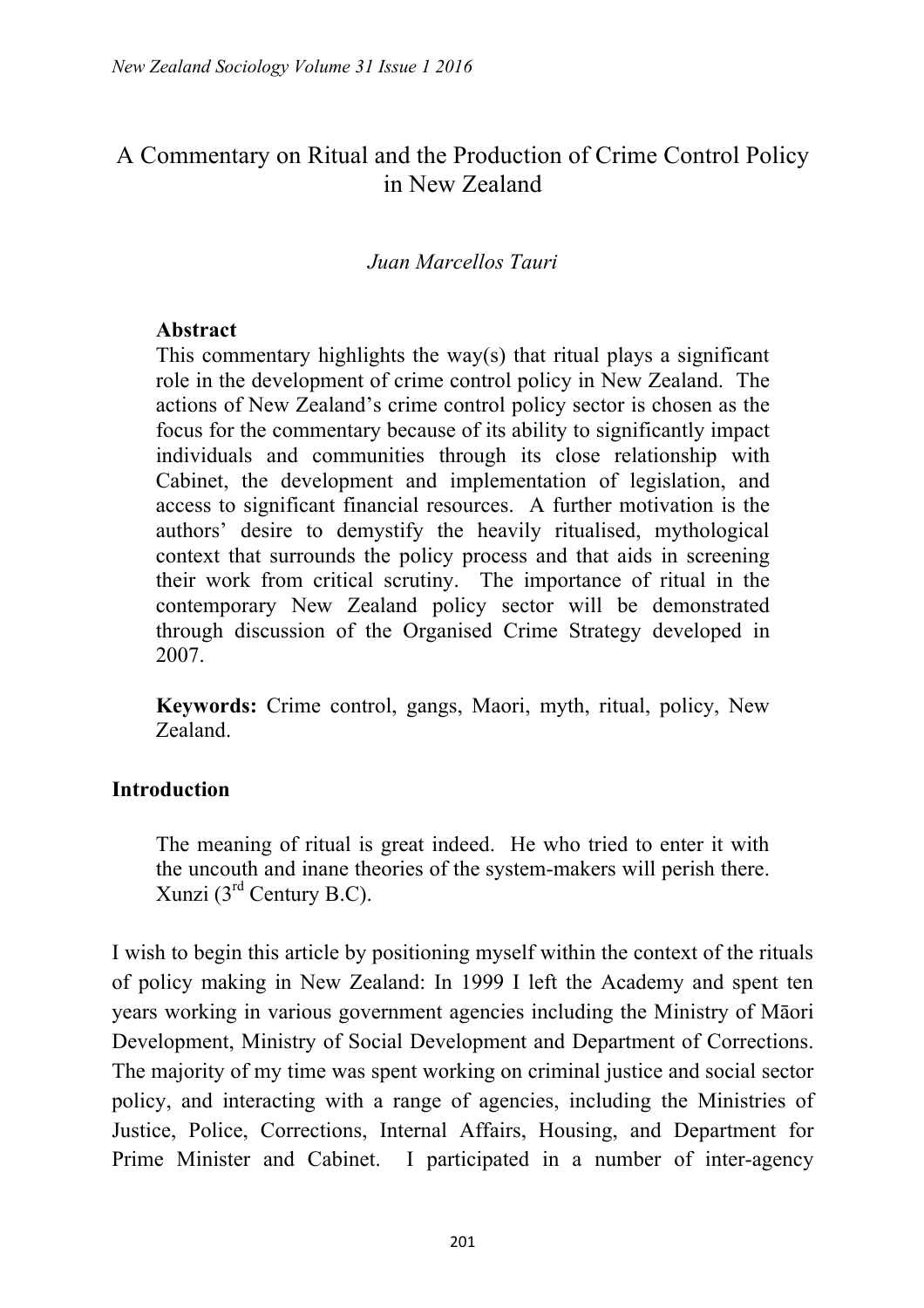committees and projects, most notably the *Youth Offending Strategy* (2002), *Crime Reduction Strategy* (2002), *Effective Interventions* (2006) and *Drivers of Crime* (2009/10). I use this experience to provide a critical discussion of the rituals that underpin policy-making activity in the crime control sector New Zealand government.

 I have chosen to focus on the activities of the Policy Industry for the following reasons; firstly, because through its close relationship with Cabinet, the development of legislation and access to extensive resources, the policy sector has the ability to significantly impact our lives; and secondly to demystify the mythological and ritualistic world policy makers are encapsulated within. This construct assists in protecting the policy sector from external scrutiny and maintaining authority over the way social (policy) problems are defined and responded to. I evidence my critique by referring to a specific case study I participated in while working in New Zealand's policy sector, namely the *Organised Crime Strategy*, an inter-agency project led by the Ministry of Justice (Ministry of Justice, 2008; see also New Zealand Police, 2010).

### **Policy Development in New Zealand**

Broadly speaking policy development can be understood as an institutionallydriven practice that is contextualised and codified in various written forms. It is the process through which government identifies and actions responses they believe will improve key social and economic indicators (e.g. increased overall youth educational attainment or reduce unemployment) (Althaus, Bridgman & Davis, 2007). The process of policy making is facilitated through various bureaucratic actions including Cabinet papers, budgets, legislation, regulations and other administrative practices that have formed the basis of policy making in Western democracies for most of the last sixty years (Schick, 1996). However, over the past decade the policy sector has been significantly impacted by the rise of two inter-related movements, *managerialism* and *evidence-based policy* (EBP) (Reid, 2003).

### *The (re)construction of contemporary policy development processes*

In the mid-1990s, New Zealand's policy sector began building on developments in the United Kingdom to conduct a co-ordinated process of modernisation. This involved implementing of a range of techniques that proponents believed would enhance the efficiency of the policy process. These ranged from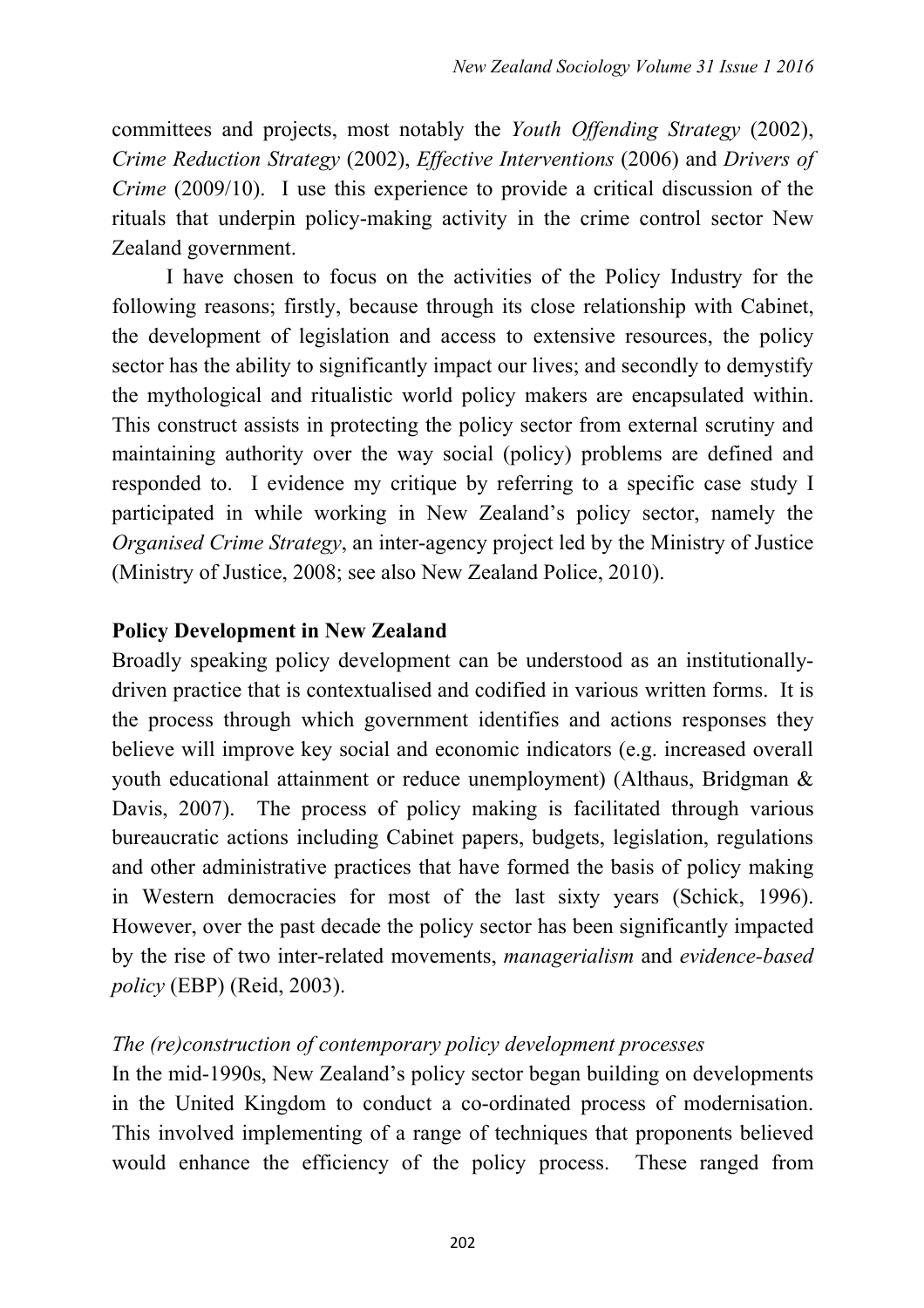alterations in performance measurement, such as moving from reporting on *outputs* (i.e. the number of clients serviced) to *outcomes* (i.e. quantifiable evidence of the impact of policies, spending and interventions), and enhanced inter-agency co-operation across intersecting portfolios (e.g. criminal justice, welfare and health) (Schick, 1996; see also Cheyne & Belgrave, 2005). In short, New Zealand's public service underwent a process of modernisation that brought its operations into line with the theories and practices of *managerialism*; an approach to policy development that had been gaining popularity in other western, neo-liberal jurisdictions. Trinder (2000: 18) states that the managerialist ethos emphases value for money and focuses on "effectiveness and efficiency [as] a central driving force behind… policy". Through the managerialist movement government agencies and providers contracted to deliver services on their behalf, were expected to quantify what they were doing, why they did 'it', and whether or not 'it' was working.

 The influence of the managerialist movement on New Zealand's public service was boosted by the development of the evidence-based policy or EBP movement in the United Kingdom in the mid-1990s (Bullock, Mountford & Stanley, 2001). Evidence-based policy has been described as a technical approach to policy making that places empirically-generated evidence at the heart of policy development. The types of evidence privileged in the EBP environment are quantitative, scientific methods, such as randomised clinical trials, statistical meta-analysis and systematic, large-scale reviews. The power of EBP to influence the policy sector derives from the role it can play in combating one of the key concerns of the modernisers, namely the perception that policy-making until the mid-1990s was dominated by the "untested views of individuals or groups, often inspired by ideological standpoints, prejudices, or speculative conjecture" (Davies, 2004: 3). In contrast, modernisers sought a policy process based on evidence of what works to produce positive social outcomes. In their view, the only valid knowledge for informing policy is derived from scientific, objective observations of the social context (Schick, 1996). Thus  $21<sup>st</sup>$  century New Zealand is supposedly blessed with a 'scientific policy endeavour' that ensures that the tax payer is receiving value for the significant resources allocated every year to the industry.

# **Ritual and Myth-Building and Maintenance in New Zealand's Policy Sector**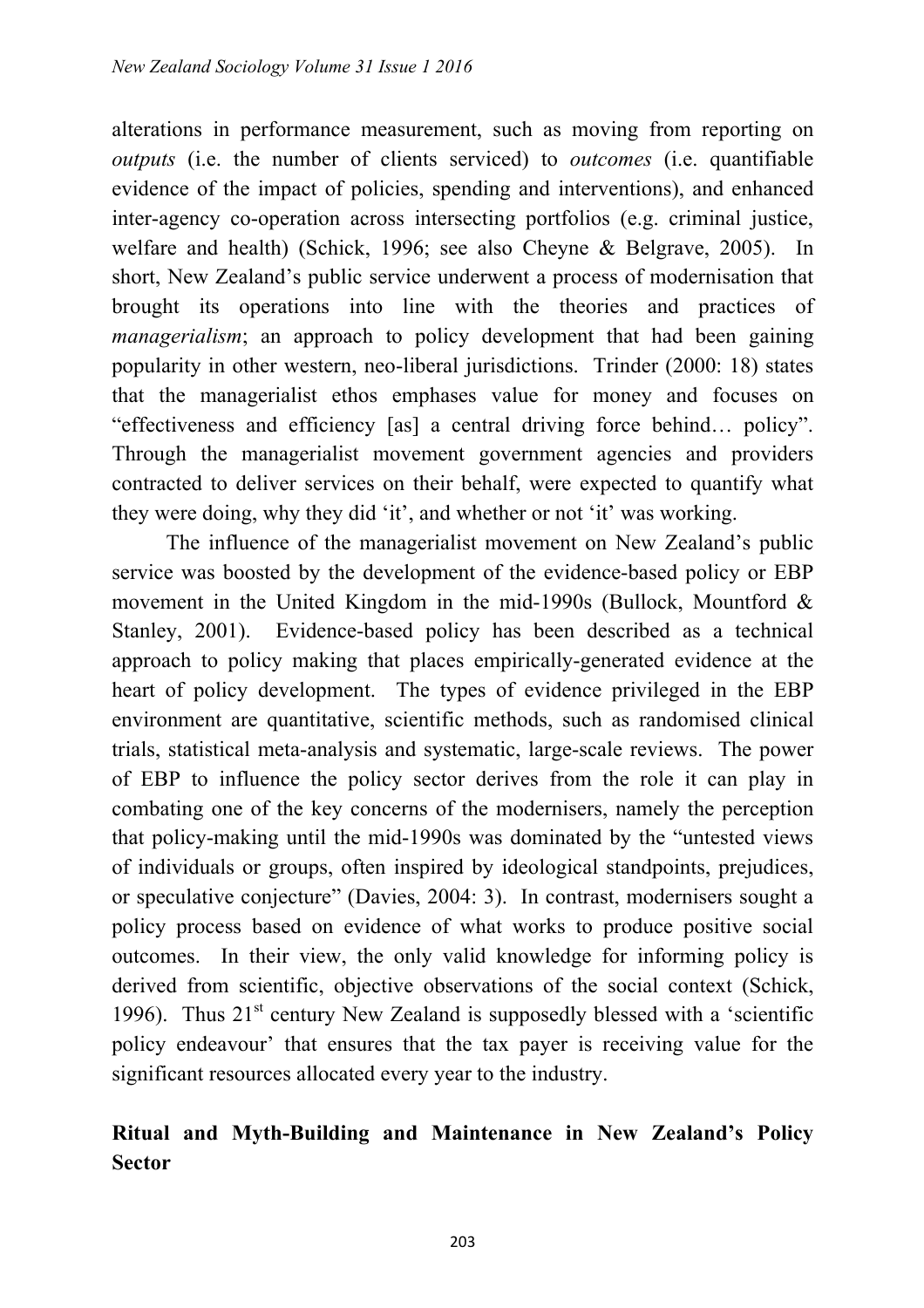In a chapter on the public service in New Zealand, Shaw (2006) describes a scene from the popular 1980s television series *Yes Minister* in which Sir Humphrey Appleby, a senior public servant, is leading his hapless Minister in circles by obfuscating on the question of whether or not a certain investigation had taken place. Those who remember the series might recall that two of the core premises were that the public service was the real power behind government, and public servants purposely employed a range of (devious) techniques to ensure this situation continued. Upon reflection, Shaw (2006: 273) states that:

At one level *Yes Minister* and its sequel, *Yes Prime Minister*, make for witty, well-crafted viewing. But at another they promoted a jaundiced view of public servants that is not, and perhaps never has been, a fair or accurate depiction of the role of public servants.

I disagree with the substance of Shaw's argument: While it is inaccurate to depict the public service in New Zealand as an entity that is at all times manipulative, nevertheless in my experience the behaviour represented in the British television series was just as commonplace, and sometimes far more manipulative, than that carried out by Sir Humphrey and his fictional colleagues. The manipulation of Cabinet Ministers, other government agencies and the public is common practice across the policy sector. Furthermore, the degree and nature of the obfuscation and manipulation often correlates to the potential for political damage of a particular issue, or the ability (or more usually the lack thereof) of specific agencies and officials. The motivation, perhaps even the *necessity* for manipulation and obfuscation can be easily understood if we recognise that what is at stake is something more important to senior public servants than their significant salaries, namely *access to political power* through their ability to direct the policy process (Hass, 2004, see also Tauri, 20914a; 2014b)). And, as will be demonstrated in this commentary, what could be more helpful to the attainment and maintenance of power, than the intertwined processes of ritual, myth-building and maintenance?

### *Ritual(s) in organisational culture*

Alvesson and Billing (1997: 125; see also Kertzer, 1989) describe three basic formulations through which corporate culture is expressed and reproduced, i) through *artefacts* - physical objects like furniture, logos, and dress that convey meaning within an organisation; and ii) through *metaphors* – "culturally rich" verbal expressions", or verbal symbols, "creating vocabularies to facilitate and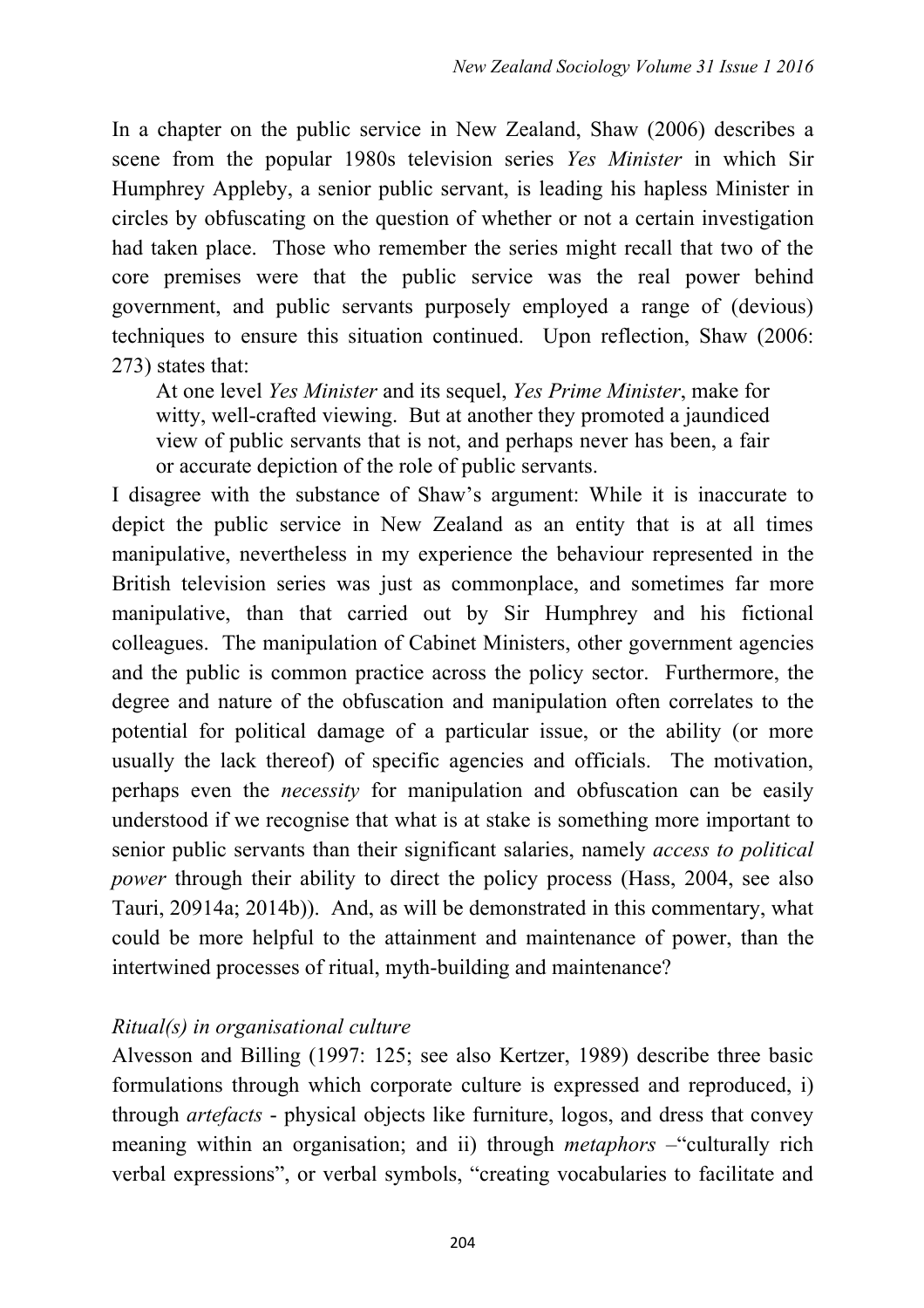guide interpretations" of organisational activity, and lastly, through *rituals*. In Alvessen and Billing's schema rituals are activities that occur within and between corporate operators, corporations or institutions and 'outsiders' (such as the general public as consumers of corporate products) that include certain repetitive patterns which contain symbolic and expressive elements that confirm existing (or newly constituted) power relations, institutional values and attitudes. This type of functionalist analysis of ritual considers institutionalised ritual(s) as activities used to communicate organisational norms and mark those who are part of the institution itself (Jones & Sergot, 1995). However, institutionalised rituals are often as much about who or what is excluded from the 'club' and therefore from power, as who is 'in' (Meyer & Scott, 2009).

 Suk-Young (2009: 3) contends that ritual(s) is an important feature of organisational culture and corporate activity because of the part it plays in overcoming "coordination problems" and ensuring individuals and agencies agree on the core ethics, principles and goals that drive organisational activity. Further, Suk-Young (ibid: 26) makes the pertinent observation that:

If one calls [a] meeting a "ritual", then according to our argument, the purpose of a ritual is to form the common knowledge necessary for solving a coordination problem [see also Islam and Zyphur, 2009 and Smircich & Stubbart, 1985].

The importance of ritual to developing processes for responding to 'coordination problems', especially inter-agency conflict, is demonstrated in the development of the Crime Reduction Strategy in the early 2000s. I was informed by an ex-colleague working at the Ministry of Justice, an agency that the Ministry I worked for was in regular conflict with over its approach to Maori issues, that during the development of the strategy, justice officials would hold pre-meeting meetings to develop strategies to deal with, and hopefully dominate conflict they anticipated would occur in meetings with us. In a ritual reminiscent of common scenes in war movies, Ministry officials would gather to discuss their 'intelligence' on our position and the composite of our team, to identify our strengths and weaknesses, determine their likely plan of attack and create strategies designed to protect their perceived policy 'high ground'. Various officials would be designated to lead specific attacks (or defences) and would be invited to participate in the conflict by the 'General' (in this case the highest ranking Ministry official) at pre-determined points during hostilities.

 The war metaphors are quite apt in this case; I and my colleagues from the Ministry of Māori Development were often left bemused as we observed the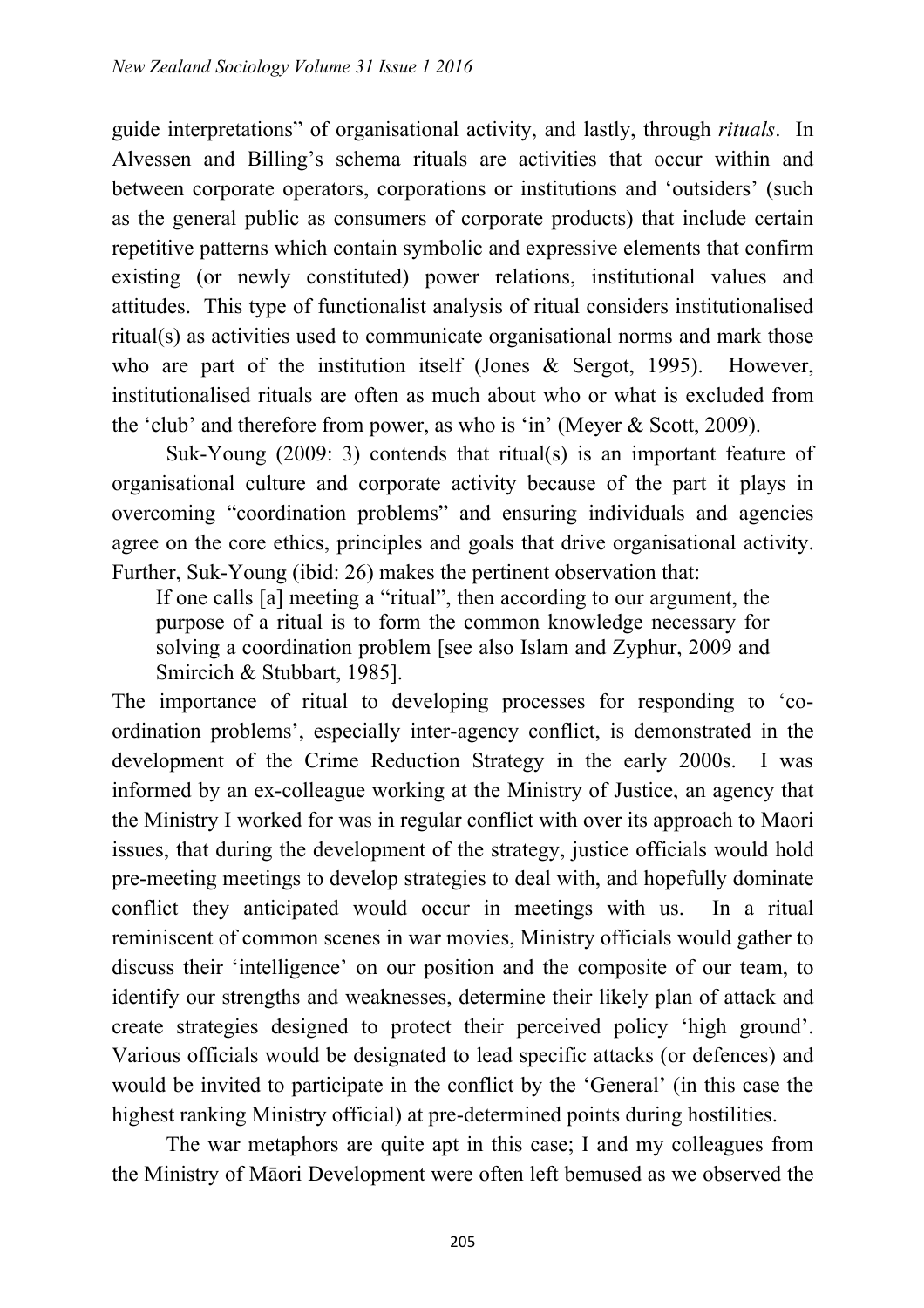heavily scripted, ritualised defensive strategies being deployed by criminal justice officials. As such, it might be more accurate therefore to think of formal, public service interagency meetings as a platform or theatrical vehicle that enables *the performance of ritual between policy makers* (Lea, 2009). It is an often heavily prescribed, coordinated site of interaction that compels performers to forestall or overcome potential coordination problems, collectivise normally disparate policy and decision-making processes, and to construct and support myths that empower them and their agencies.

### *Ritual, myth and power*

Building on the previous discussion, in the policy context ritual is enacted in part through micro-political ceremonies involving established/agreed vocabularies, symbolic gestures and codified texts, usually produced in writing in the form of ministerial briefing papers, meeting minutes and cabinet papers. This body of work, borne from ritual, enables policy workers and their disparate institutions to formulate common knowledge of, and approaches to, identified social problems, and to anticipate the 'right conduct' necessary for working together to manage them. Furthermore, it can be argued that ritual also serves to support the myth of a political neutral public service, mask the power and authority that lies in the hands of a large, unelected body of policy technocrats, and lastly, to insulate the policy industry from the gaze of critical commentators, such as the media and the academy. In the following section I utilise a case study to demonstrate the role of ritual in developing and maintaining two of the core myths of the Policy Industry within the New Zealand context, *the myth of political neutrality*, and the *myth of the primacy of evidence*.

# *Myth and Policy Development*

What have myths to do with policy making? In my experience the policy sector is overall, genuinely committed to the aims of evidence-based, politically neutral, policy-making. Unfortunately, those aims are difficult to achieve and maintain in what is in reality an industry heavily dependent on an "alternative dimension of myth" to mask the reality of its ideologically-driven, politicised activities (Herzog and Abel, 2009: 4). I argue that myth-making in policy making is reflective of the gap and tension between the 'ought' and 'is' of institutional, bureaucratic practice. Accordingly, it is a duplicitous activity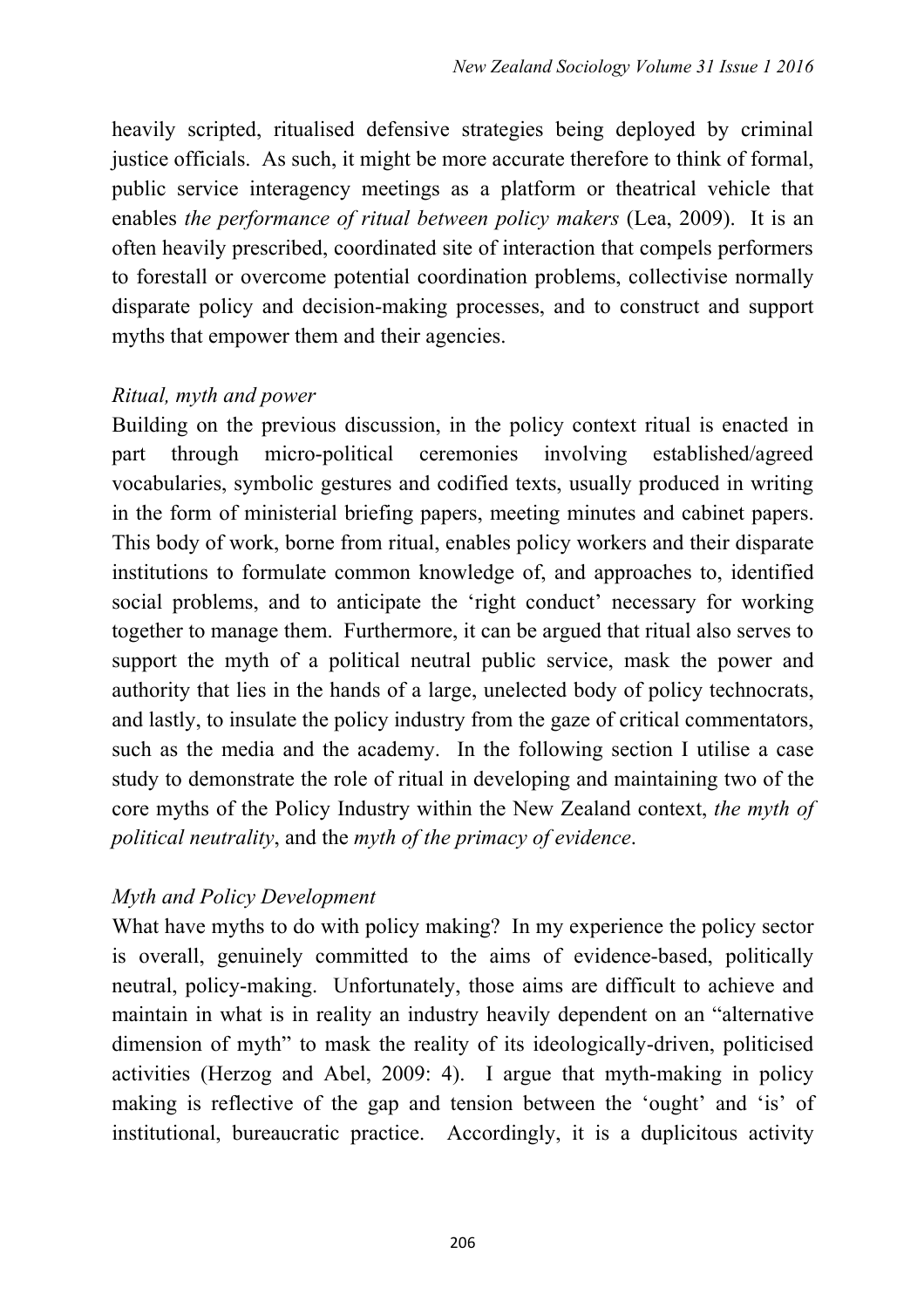where "... the ought provides a fantasised or glamorised ideal that the is of practices should be achieving" (ibid.: 4).

 The creation and maintenance of myth can be said to be foundational to the art of policy-making because of the important part it plays in "mediating opposition" and "justifying decisions regarding major issues" (ibid: 5). Therefore, myth-maintenance (supported by ritual) is particularly helpful in policy-making for taming *internal* coordination problems (i.e., competition within and between agencies for finite resources) and *external* one's (i.e., nullifying the potentially politically damaging impact of independent, public scrutiny) "because myths, by their very nature, disguise and manage the emotional impact of the stories they tell" (ibid: 5), and often play a useful role in hiding the 'real story' behind the intent and likely impact of specific policies.

#### **Ritual and the Myths of Political Neutrality and the Primacy of Evidence**

One of my all-time favourite movies is *Usual Suspects*, released in 1995. The film contains a number of memorable scenes and lines of dialogue, but the one that has stuck in my mind is probably the most often quoted: "the greatest trick the devil ever played was convincing the world he didn't exist". This quote refers to the deceptive practices employed by the 'Evil One' to divert attention away from the role he/she plays in the madness and pain of everyday life. A similar deceit on the part of New Zealand's Policy Industry is its on-going attempts to convince both the public and its political masters that it is politically neutral. In my experience the Policy Industry is much more successful in this endeavour with the public, while most politicians are well aware of the politicised nature of the public service.

 I qualify my comments, however, by acknowledging that some members of the public service, in particular those doing the technical work (the 'policy proletariat'), try their best to adhere to the public service code of conduct and the theoretical and practice bases of EBP. However, in my experience - apart from the odd exception – policy-making is a fraught process which requires practitioners to continuously compromise these core values. Why? Because contemporary policy making in New Zealand is not much different from the supposed bad old days of opinion-based policy that existed before the rise of EBP: It is no less ideological than it ever was, and it is certainly far from the objective, politically neutral beast its exponents claim.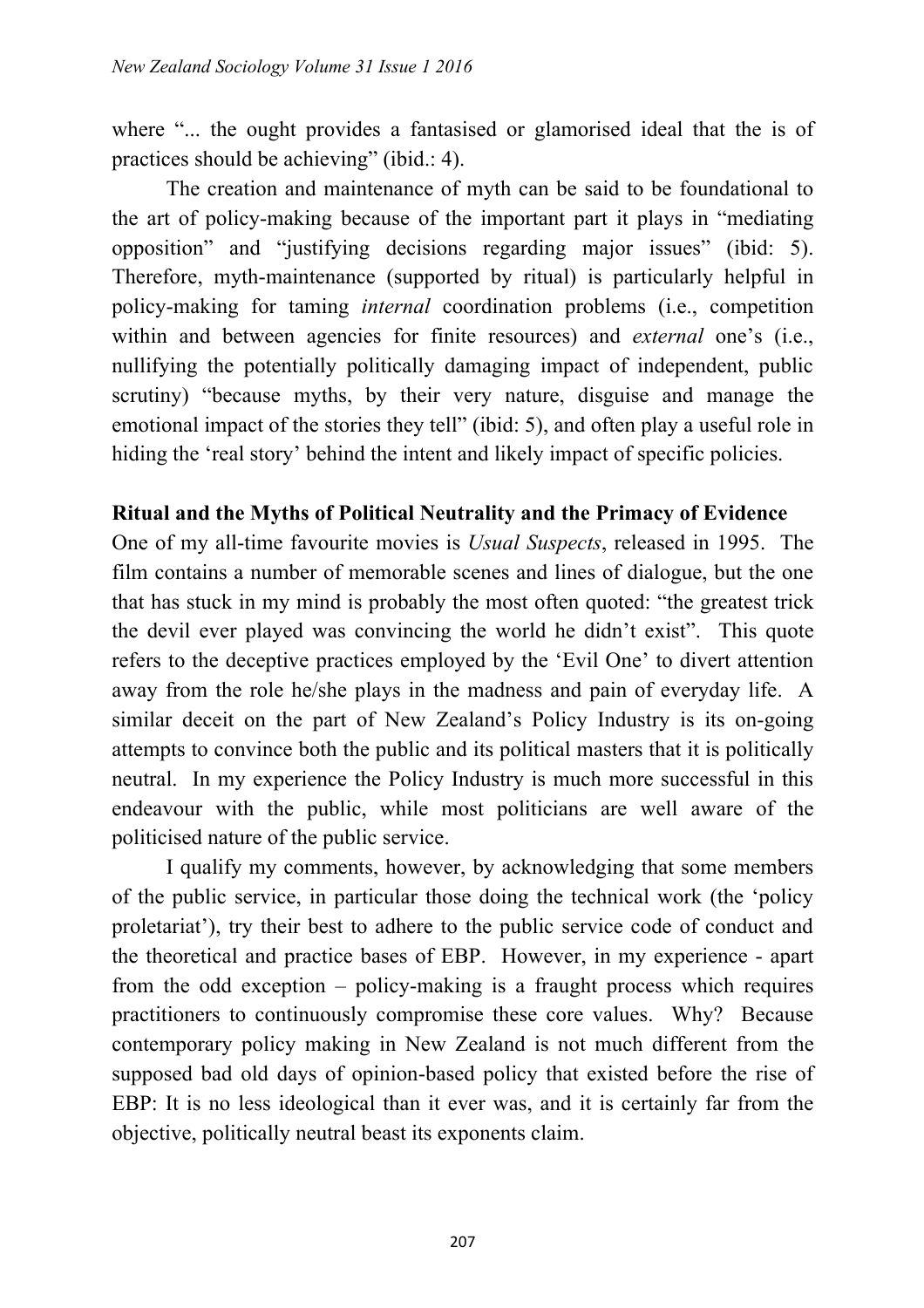There are a number of ways we can evidence the argument that the Policy Industry is political: firstly, it is taken as a given that a number of the public service are members of registered political parties. Some keep their political affiliations to themselves; while others openly declare them as is encouraged under the *Public Service Code of Conduct* (PSCC) (State Services Commission, 2007). The PCSS stipulates that while it is the right of all policy workers to affiliate politically they must be circumspect when carrying out duties on behalf of any political entity. More significantly it is possible to argue that the public service is wedded to the political system through the fact that officials and institutions are compelled to implement the policy agenda of the Government of the day. The myth of the political neutrality of the public service is built in part on the fact that the PSCC directs officials to give full and frank advice to government ministers. What this *should* mean in practice is that if existing evidence does not support the policy directives from Cabinet and indeed may harm the public, then it is the duty of public servants to advise Ministers of this fact. However, in my experience this rarely happens, especially in the crime control sector, and when it does it is often more about protecting the reputation and resources of the agency and their Ministers, than the public.

 The political nature of the Policy Industry is, however, much more insidious and far reaching than these benign examples demonstrate. The Industry can be charged with being political and partisan via the fact that while directed by Cabinet and beholden to it, it holds extensive power *over the development and implementation of policy itself*. If you live in Wellington, New Zealand and work in the Industry long enough, you will hear politicians and media (and sometimes, but rarely, policy workers) state that policy is not made or dictated by Cabinet, but is controlled by the policy mandarins in the small geographical triangle that takes in the parliamentary precinct, the Terrace and much of Lambton Quay. This point is often made tongue-in-cheek, but my experience is that it holds true in many cases. The myth of political neutrality masks two sub-surface truisms that are not easily observed by external audiences, but are well known within agencies. These are that i) part of the 'art of politics' and therefore of policy-making (which is the textual articulation of political theory/ideology) is a theoretical or conceptual framework for explaining the world and how it works; ii) while individual members of agencies will have their own 'theory of the world', agencies utilise specific theoretical paradigms that match their institutional view of how the world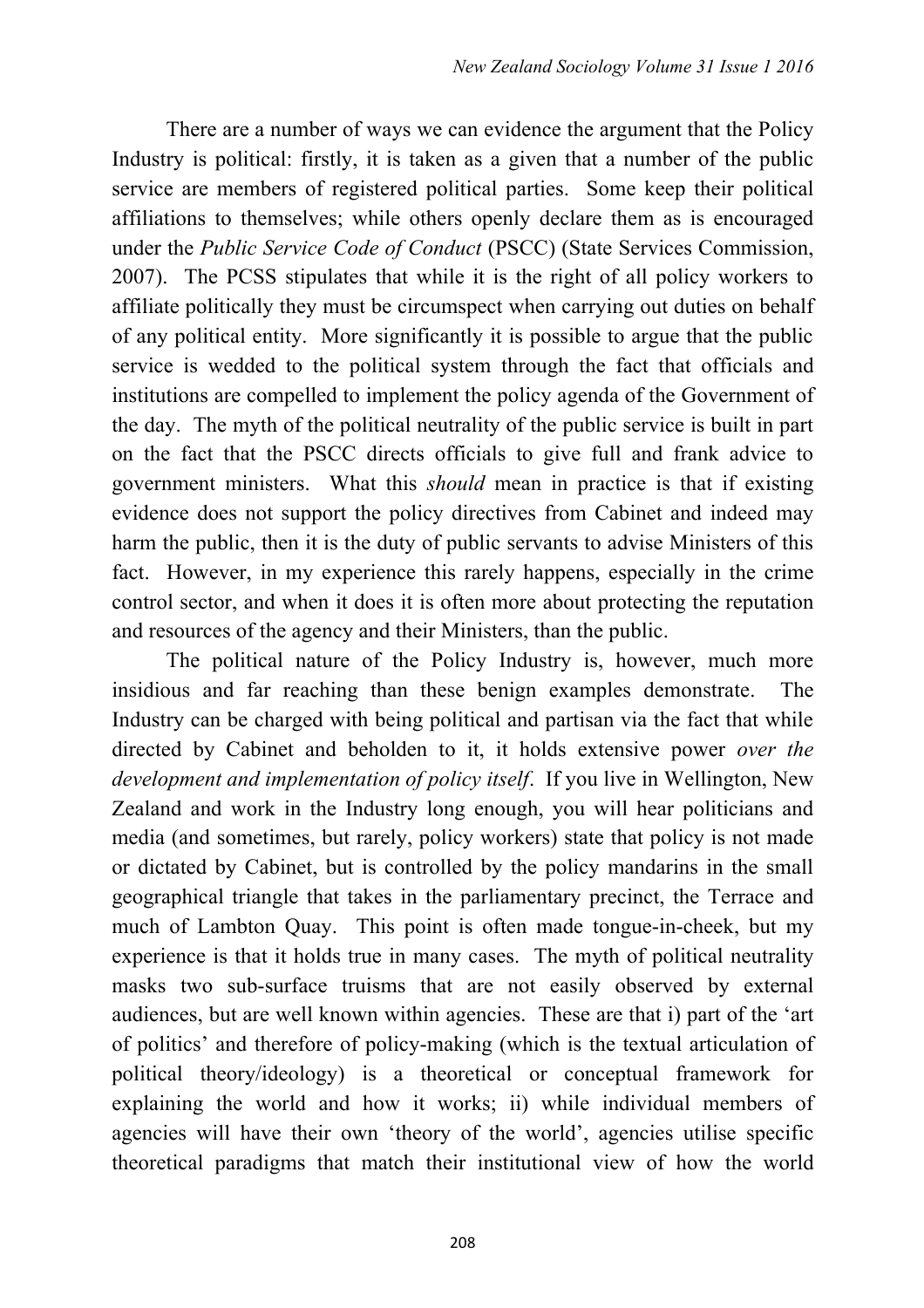works, and form the ideological bases for policy development. For example, *neo-liberal economics* has been the dominant political and economic theory/philosophy for the development of economic policy by New Zealand's Treasury agency since the mid-1980s (Treasury, 2001); the *Psychology of Criminal Conduct* is the dominant theoretical paradigm informing the development of prison policy by the Department of Corrections from the mid-1990s (Department of Corrections, 2013); and a form of *neo-tribal orthodoxy* underpins policy making in the Ministry of Māori Development (2013); and iii) agencies employ various rituals and associated activities that either mask the theoretical underpinnings of their processes or are used to validate them over competing discourses.

### *Case study: the Organised Crime Strategy*

To demonstrate the political nature of policy making and the myth of the primacy of evidence, we need look no further than the highly inflammatory issue of gangs and crime. On 7 May 2007, a two year old girl was murdered in Wanganui, the victim of a gang-related drive-by-shooting. Understandably the incident caused outrage amongst the wider public and politicians. Through the media, public figures, such as the Mayor of Wanganui, Michael Laws, called for 'something to be done' about the perceived violence and general lawlessness of ethnic gangs in the region (Wanganui District Council, 2007). The Government's response was swift: just a few days after the incident, public service officials were called upon by Ministers to brief them on the issues and potentially effective policy options. Up to that point the only meaningful, albeit largely ineffective, policy initiatives in place were the Ministry of Social Development-led inter-agency project called the *Plan of Action: Improving Outcomes for Young People in Counties Manukau* (Ministry of Social Development, 2007) and a joint Ministry of Māori Development/New Zealand Police project which utilised established (adult) gang leaders to mediate directly with so-called youth gangs in an attempt to dampen tensions and reduce the potential for further violent confrontation between these groups. The reality was that over the preceding decade or more, the crime control and social policy sectors had an unwritten rule of not working with gangs, meaning no funding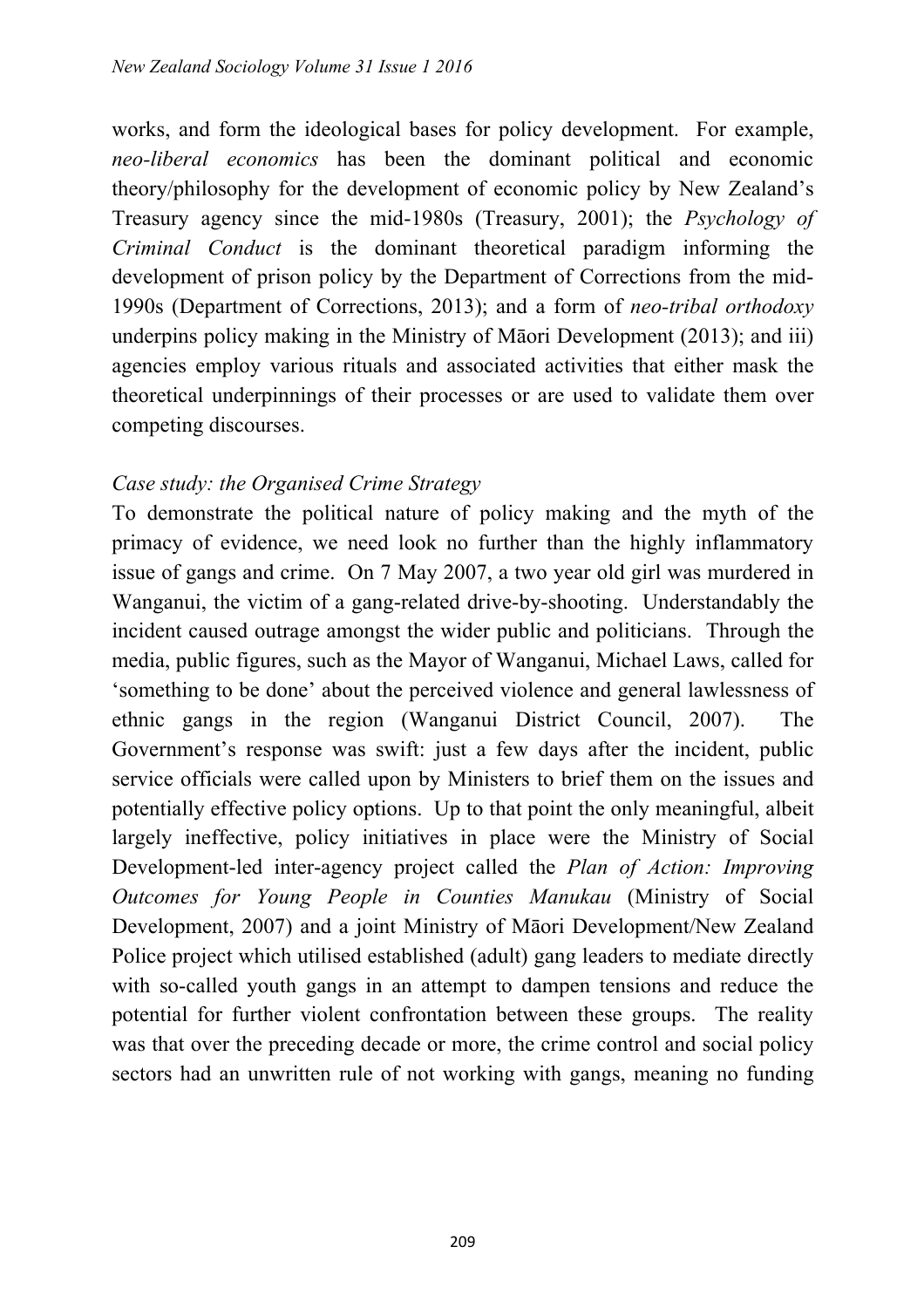for gang members to develop social programmes or support for activities that involved gang members or their associates<sup>1</sup>.

 Officials' response to requests from Ministers about how best to respond to the Wanganui incident was to revive the grossly overdue *Organised Crime Strategy* (OCS) (Ministry of Justice, 2002) that was initially part of the larger *Crime Reduction Strategy* signed off by the Labour government in May 2001. The Strategy identified seven priority areas for the wider criminal justice sector, of which organised crime was designated Priority Area 5 (family violence and community violence and sexual violence were priority areas one and two). By the time of the Wanganui gang shooting priority area five was the least developed, and certainly any formal strategy was by then almost six years overdue.

 Work began in earnest on resurrecting the OCS in mid-2007. It involved some of the usual strategies, tactics and rituals officials utilise in order to be seen to be busy when potentially nasty coordination problems arise in the public sector: firstly, lead agencies were empowered (in this case, Ministry of Justice, followed closely by the New Zealand Police); other important players were identified (for example, Department of Prime Minister and Cabinet, Ministry of Social Development, and to a lesser extent the Ministries of Māori Development and Pacific Island Affairs); an inter-agency group established; a schedule of meetings agreed, along with priority work items (background papers, briefings to Ministers, Cabinet papers, etc.) and tasks identified and allocated. Given the political capital inherent in the gang-related incident in Wanganui, work on developing the OCS was given priority by Government, and therefore by participating agencies. The fact that the lead agencies had failed to deliver on

<u> 1989 - Jan Samuel Barbara, político establecido de la provincia de la provincia de la provincia de la provinci</u>

<sup>1</sup> There are a few exceptions to this rule, for example some District Health Boards in New Zealand have funded patched gang members to deliver services, such as information on immunisation programmes, in recognition of the difficulties government agencies often have in accessing 'hard to reach' communities. However, in my experience such enlightened thinking in the Policy Industry is rare, and more often the response is puerile. Take for example the way that government officials behaved towards the Wellington-based youth worker, Eugene Ryder. Eugene is a former member of the Black Power and is now acknowledged as an effective youth worker, including by some police officers who work with youth offenders. Eugene works with the 'hard to reach' youth, those either members of, or moving towards involvement with gangs. In 2008 Eugene was invited to give a talk at a youth conference scheduled to be held in Wellington. Unfortunately one of the main sponsors of the conference, the Ministry of Social Development, made it known that any future involvement or funding by them would possibly cease if Eugene spoke at the conference. The Ministry made the demand despite the fact that it had, at that time, lead responsibility for developing supposedly *effective* youth gang policy.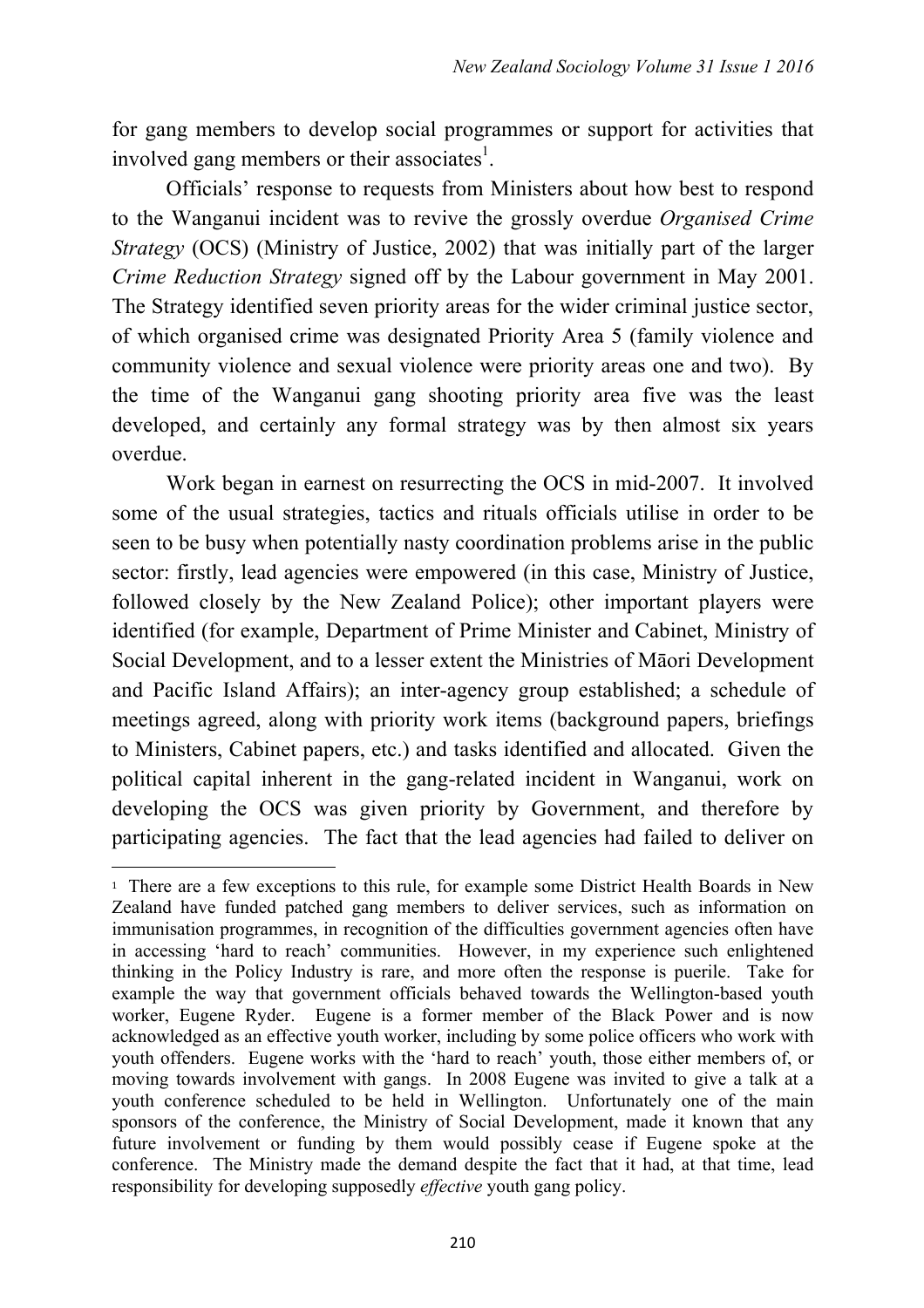the promised organised crime strategy for some two to three years was never discussed at formal meetings and was overlooked in official documentation. Regardless, this overdue strategic item provided agencies with a vehicle through which they could be seen to be responding meaningfully to what Cabinet clearly considered to be a politically-charged, perhaps even electorally damaging social issue.

 So where does ritual fit into this particular case study? All of the above strategies and activities can be viewed, individually or collectively, as *rituals of (in) activity*. In the event of a highly charged, political issue arising, agencies (individually or collectively) swing into 'action', utilising the well-established rituals of activity outlined above to serve as markers of responsiveness, concern for public safety and expertise. The long overdue OCS became a policy platform through which officials and agencies could demonstrate their ability to respond quickly and efficiently. Having no doubt briefed Minister(s) on the situation, including claiming that the Strategy was an appropriate and effective mechanism for responding to the Wanganui incident, officials then moved to deploy another set of rituals, referred to here as the *rituals of deception*. This set of rituals is commonly used by criminal justice officials who need to retrofit policy to a social issue for which it is unsuited.

 Rituals of deception are common in situations of policy retrofitting. They enable officials and agencies to mask the fact that their activities are more about managing potential coordination problems than about constructing meaningful 'real world' solutions. The coordination problems that were the target of the OCS-related rituals of deception were masking a long-overdue piece of strategic work, the historical lack of meaningful policy response to gang-related violence and gangs per se, and the failure of the preferred suppression and surveillance policies since the mid-1980s to solve the so-called gang problem. All of these coordination problems carry the potential to negatively impact institutional credibility with Cabinet and the public, and inter-agency relationships.

### *So, why the deceit?*

There are a number of ways to explain and understand why supposedly neutral policy mandarins become involved in the *politics of policy* and utilise rituals of (in)activity and deception. At base level it has to do with *affinity* and *access*: the higher up the managerial decision-making structure one gets, the closer you are to the political decision-making process and the politicians who ultimately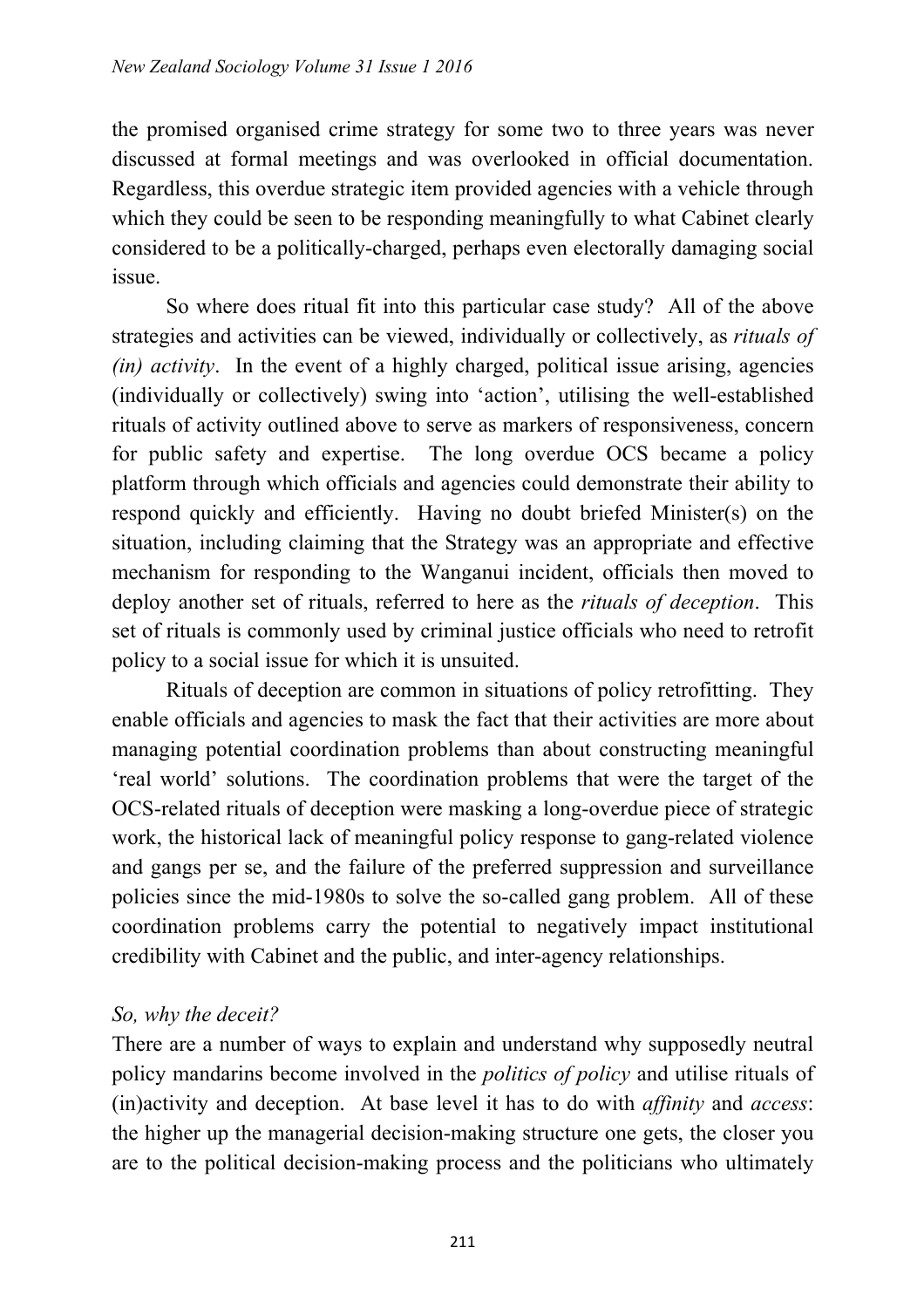make those decisions. Accordingly, the more one has ready access to political authority, the more attention one pays to the political consequences of policy design and implementation. In other words, the higher up the management food chain you move the less concerned with the technical development of policy you become and the more you focus on what is referred to in Wellington as the 'front page of the Dominion Post test': namely, how will a particular policy or policy issue look or be represented by the media? A further issue for consideration is what is the risk of negative media publicity to Cabinet and the policy sector? In other words, senior managers can be viewed as *political commissars* who carry out the dual roles of educating the technocrats on the political expectations of Cabinet and the Ministry, and providing political risk assessment and protection services for Chief Executives, their agencies and Cabinet Ministers.

 Of course, it can be countered that the argument I present here robs policy workers of their 'agency'. However this position presupposes that policy workers are empowered to carry out independent articulation of 'free thought' in the politically charged environment of a policy shop to begin with. My experience was that this was rare and most definitely discouraged. The reality of the policy environment and the position of the policy proletariat is effectively summarised by legal theorist Stanley Fish (1989: 141) who describes professional analysts not as free agents, but as "embedded practitioners" whose values, canons of evidence, normative measures and theoretical schema are proscribed by his or her professional community. As a result, I contend that the adherence of some policy workers, especially those in high level management positions, to the supposed core policy principles of objectivity and political neutrality, can be significantly impacted by their proximity to political power.

 The policy commissars and their direct line managers, who may be referred to collectively as the Policy Elite, have the unenviable task of adhering to and implementing the policy platforms of incoming (newly elected) governments, along with new policy initiatives dreamt up by the current government. This can be a nightmare at times, especially if the government's policy goes against the majority or all of the available research evidence, as often occurs in the criminal justice sector (see below). The case study of the OCS and policy response to the Wanganui incident, foremost highlights the myth of the political neutrality of the public service. This example underlines the role of ritual in masking the way(s) in which officials and agencies will bow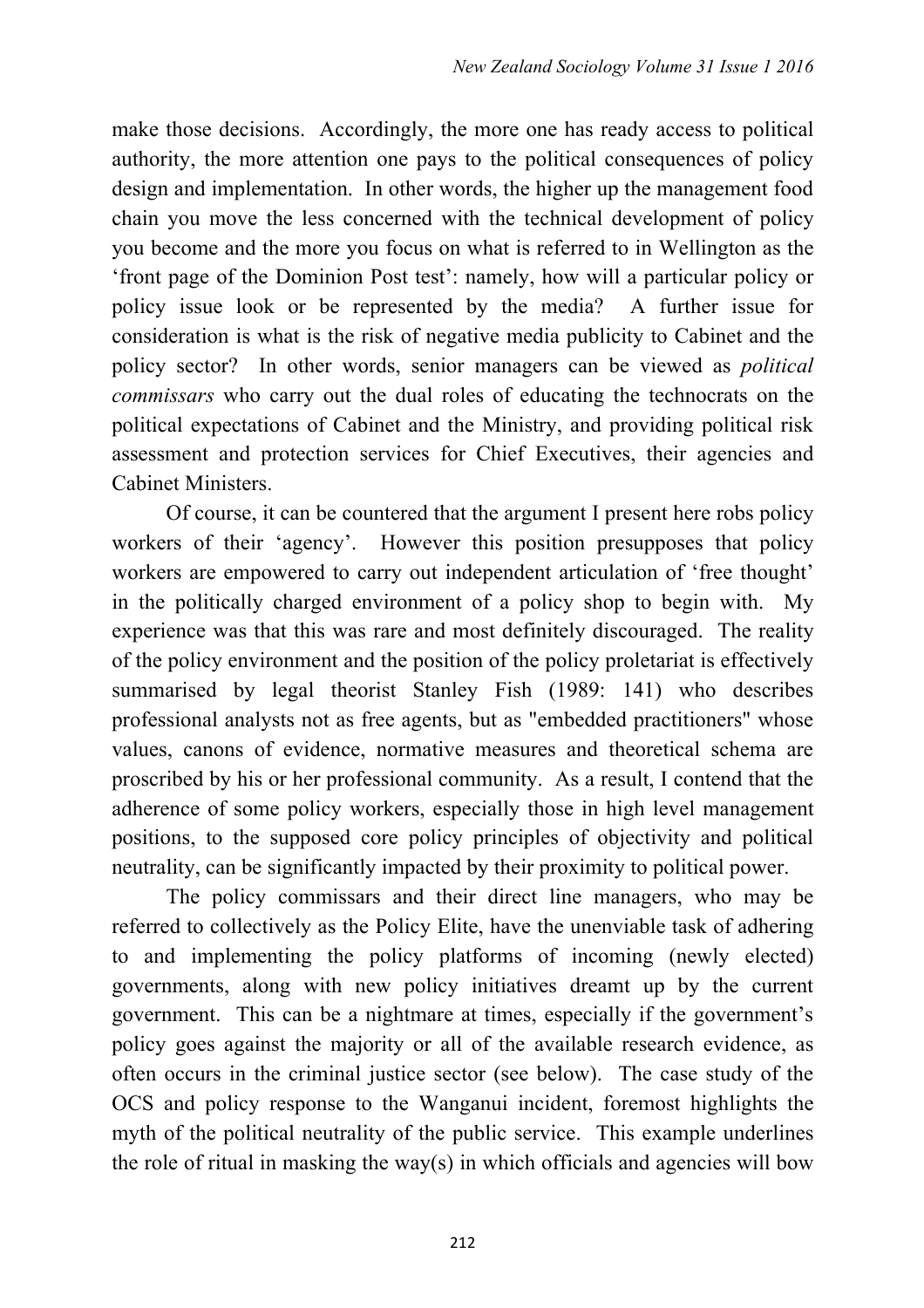to political and media pressure and construct policy responses ill-suited to the specific social issue that is dominating front page news at a particular time. When observed from afar, this type of ritualised response to the potential for 'bad publicity' may appear crude, but it can be supported by more sophisticated rituals. In the case study discussed here, it included a set of pre-conceived activities that provided the policy response with a 'veil of scienticism', that effectively maintains the *myth of the primacy of evidence* in the policy-making context.

# *The OCS and the myth of the primacy of evidence in New Zealand policy making*

According to the myth of the primacy of evidence, policy-making in New Zealand is founded on the use of empirical evidence to develop effective solutions to real world problems. There are times when this appears to be an accurate description of the link between research-generated knowledge and policy development, particularly in policy sectors such as education and health. My experience of the EBP process within the crime control sector is that while from time-to-time relevant evidence plays a part in policy construction, more often than not rituals of deception are favoured. There is also a tendency towards utilising a preconceived strategy of importing and implementing policies from other western jurisdictions (Tauri, 2013), regardless of the lack of evidence that these interventions would work in the New Zealand context (the recent introduction of boot camps for youth offenders a recent example), a practice that clearly breaches core principles of EBP, including that policies and interventions are clearly suited to the social context to which they are been imported (Tauri, 2009).

 Without doubt, *empirically-derived evidence* is important to the development of policy in the New Zealand context. However, it is the point at which evidence is gathered and pre-determined decisions made about *what evidence to use*, that diminishes the Industry's claims to be working in a politically neutral, EBP environment. In terms of the OCS, core agencies went to great pains to retrofit the urban/ethnic gang issues onto a policy mechanism focussed (largely) on a fundamentally different gang-related issue altogether, namely the related issues of organised (international) crime cartels and terrorism. Part of this process included a whole set of rituals of deception focused on the use (non-use) of evidence.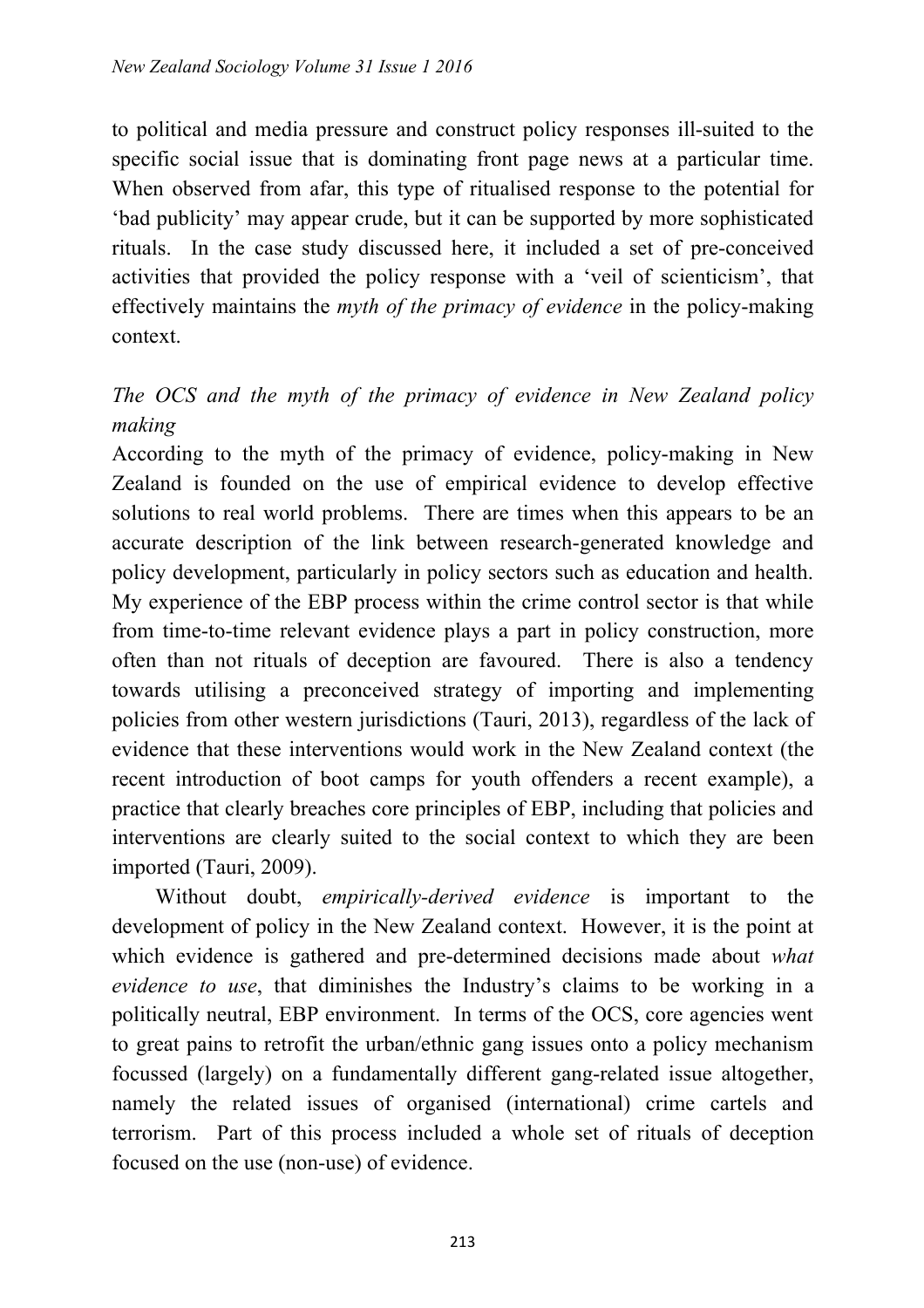Generally, the policy development process in the crime control context is characterised as following a fairly straightforward process: the policy problem identified or received  $\rightarrow$  policy industry formulates 'plan of action'  $\rightarrow$ background/policy papers developed including (if necessary) identifying a range of responses/interventions → review of existing research and *evidence* of the effectiveness of range of intervention options. The last stage in this linear process, the review of evidence, can be considered one of the primary sites for the practice of rituals of deceit. In reality the process often looks like this: framing the policy (research) question  $\rightarrow$  preconception of the acceptable parameters of the research review based on predetermined factors, including agency ideological/theoretical paradigm (e.g. the Department of Correction's Psychology of Criminal Conduct), policy commissars assessment of political climate and/or Ministers' policy directives  $\rightarrow$  predetermined decisions/findings  $\rightarrow$  selection and privileging of, existing evidence in support of pre-determined policy solutions.

 As a Ministry of Māori Development official, my colleagues and I identified significant weaknesses in background papers developed to resuscitate the overdue OCS. Firstly, the retrofitting process had resulted in weak analysis by core agency officials in terms of 'fitting' the street gang issue within an organised crime strategy. The best example of this was their attempt to create a *continuum of organised crime* that ended with the usual transnational crime conglomerates (international drug cartels, etc.), and began with 'youth street gangs', or more accurately what Ministry officials referred to as a 'small group of loosely affiliated youth who hang out in public together' (a touch team perhaps? Maybe youth choir members going home from church?). Officials then attempted to create some solidity around the continuum in order to rationalise the inclusion of the various organised crime groups. At the 'high end' (links between national drug organisations and international drug cartels) the evidential base was loose, yet the arguments for significant linkages was at least plausible. However, the further down the hierarchy of gang structure they moved the more the evidence becomes vague and inconclusive, and ultimately non-existent. At this point in the policy process, evidence was replaced by unsupported suppositions, rationalised as 'best guesses' employed to retrofit the then evolving youth gang 'crisis' on to a strategy for *serious organised crime*.

 This fact came as no surprise to Ministry of Māori Development officials like myself, who had read the existing New Zealand and international literature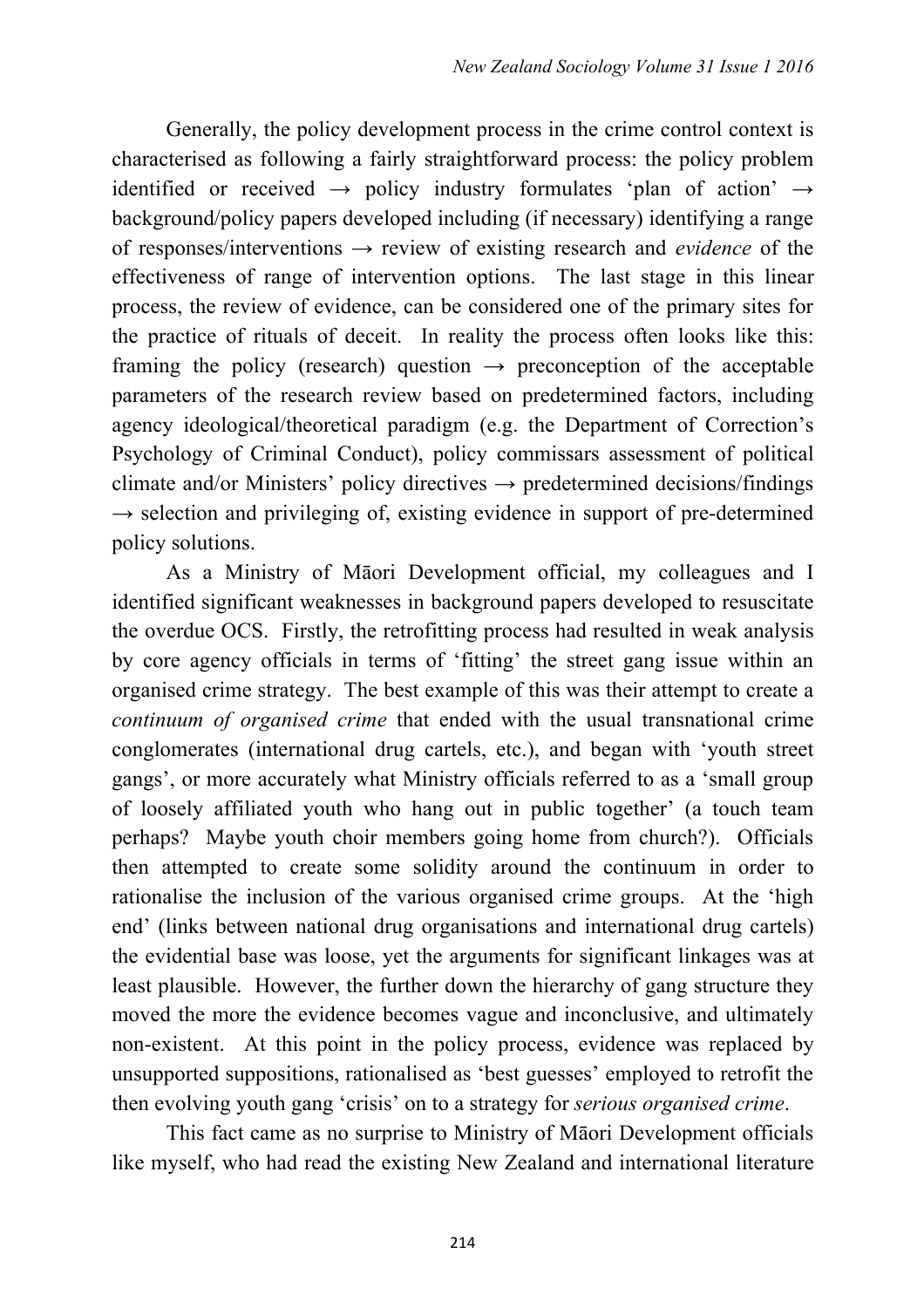on gangs and criminality, and found no firm evidence in New Zealand of major links between 'street gatherings of youth' and organised national/international drug cartels. Furthermore, a significant number of studies demonstrated that most youth gatherings did not fit the definition of a gang developed by officials (Ministry of Social Development, 2007). In fact, the greater majority of socalled Māori, Pasifika and Pākehā (European) youth gang members were unlikely to become involved in organised crime or to graduate to adult ethnic gangs (ibid). Through numerous interdepartmental comments to core OCS agencies we repeatedly used the availing evidence to critique the evolving policy position. Furthermore, we implored justice officials to base their policies and the eventual strategy on existing empirical evidence, or, if not, to provide evidence that supported the position they were taking. Of course none was forthcoming as it either did not exist, or what did exist did not support their position. Instead, officials' excluded elements of definitions and research that contradicted their argument, something I and my colleagues encountered frequently in the Policy Industry and began to call the 'cherry-picking ritual'.

 At one stage we strongly challenged the definitional work on what did (and did not) constitute organised crime, citing numerous international definitions that demonstrated the fallacy they were creating by including youth, and even ethnic gangs, as key components of the OCS. In response, officials countered by citing the United Nations definition and argued that it allowed for such inclusions. In fact, it did no such thing, as our commentary below demonstrates:

Paragraph 12: only part of the United Nations (UN) definition of organised crime is used. What is missing is the second part, which stipulates the types of behaviours and activities that would fall within the purview of 'organised crime' (such as illicit traffic in narcotic drugs, traffic in persons, etc.). In developing the draft convention for the suppression of transnational organised crime, the United Nations purposely undertook to develop a 'specific' definition, in order to avoid having such a broad definition that violations of human rights would occur (e.g., enabling states to utilise organised crime legislation/responses to target non-organised crime 'organisations' such as youth/ethnic 'gangs') (taken from Ministry of Māori Development inter-agency comment on Ministry of Justice Cabinet paper).

Cherry-picking evidence to suit a pre-conceived policy position is driven largely by the policy commissars with one eye on the external political context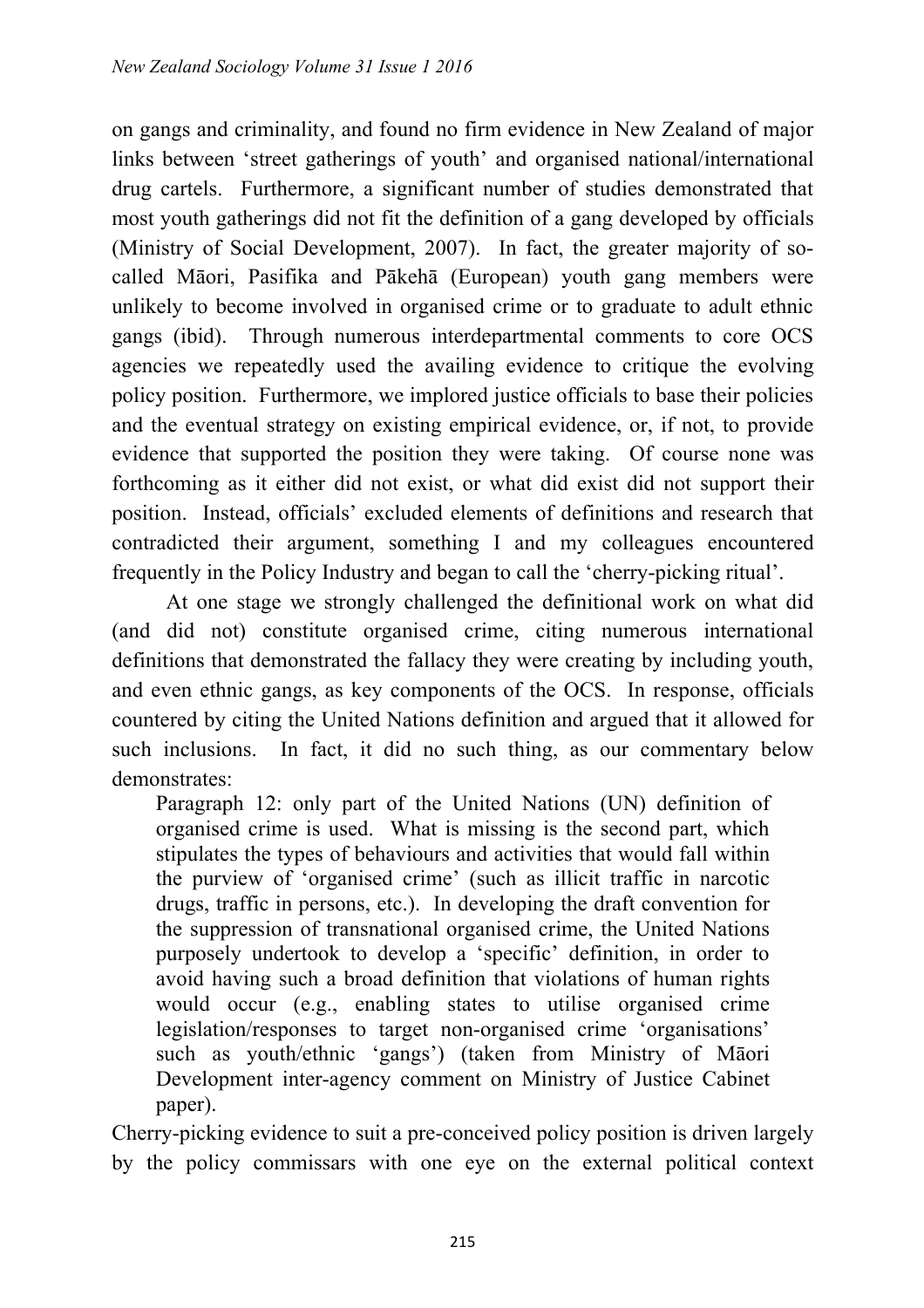(meaning media scrutiny), and both ears bent to a Minister's poll-driven rhetoric. It is a ritualised process that is most evident when witnessed directly via input into policy development, or indirectly as an external policy commentator who receives the paper/briefing as part of the standard interagency or Cabinet consultation process – otherwise it largely remains for the most part hidden from the public and the media. I argue that while policy making is sometimes influenced by relevant evidence, much of the evidence used is carefully (pre)selected to support the policy position of the current government and/or the preferred theoretical paradigm of specific institutions. The rituals of deception thus play a key role in allowing officials and agencies to present to themselves, to other policy workers, Cabinet and the public the illusion that 'a 'scientific', empirically-informed process is informing the development of crime control policy in New Zealand.

 Evidence–based policy is perhaps best understood as simply a new technique that has been added to the tool box utilised by those working in the Policy Industry to define/control potentially politically disruptive social issues in line with *their understanding of the social and political context*. The rituals of deceit serve to ensure that any policy solutions are constructed in line with that understanding and remain within the control of the policy sector to define social problems and the solutions to them. Perhaps we might best understand this deceit by taking a policy-as-discourse approach that "frames policy not as a response to existing conditions and problems, but more as a discourse in which both problems and solutions are created" (Bacchi, 2000: 48). In this schema, policy-making becomes a process through which potentially damaging coordination issues (such as the gang shooting in Wanganui) enable officials to control the process of problem definition and problem solving. However, the primary goal of the Policy Industry, at least in the criminal control sector, is not to *solve* social problems, but instead to *reframe* social issues and policy in such a way that the power to define and respond to them remain within the political sphere they belong to. By so doing, the Industry is able to mediate the extent to which crime control agencies and present and former governments become the focus of critical analysis of the causes of significant social problems, such as crime. If we understand the actions of criminal justice officials in trying to retrofit the ethnic gang and youth congregation issues onto the OCS in this light, then we might readily identify with Edelman's (1988: 16) definition of policy as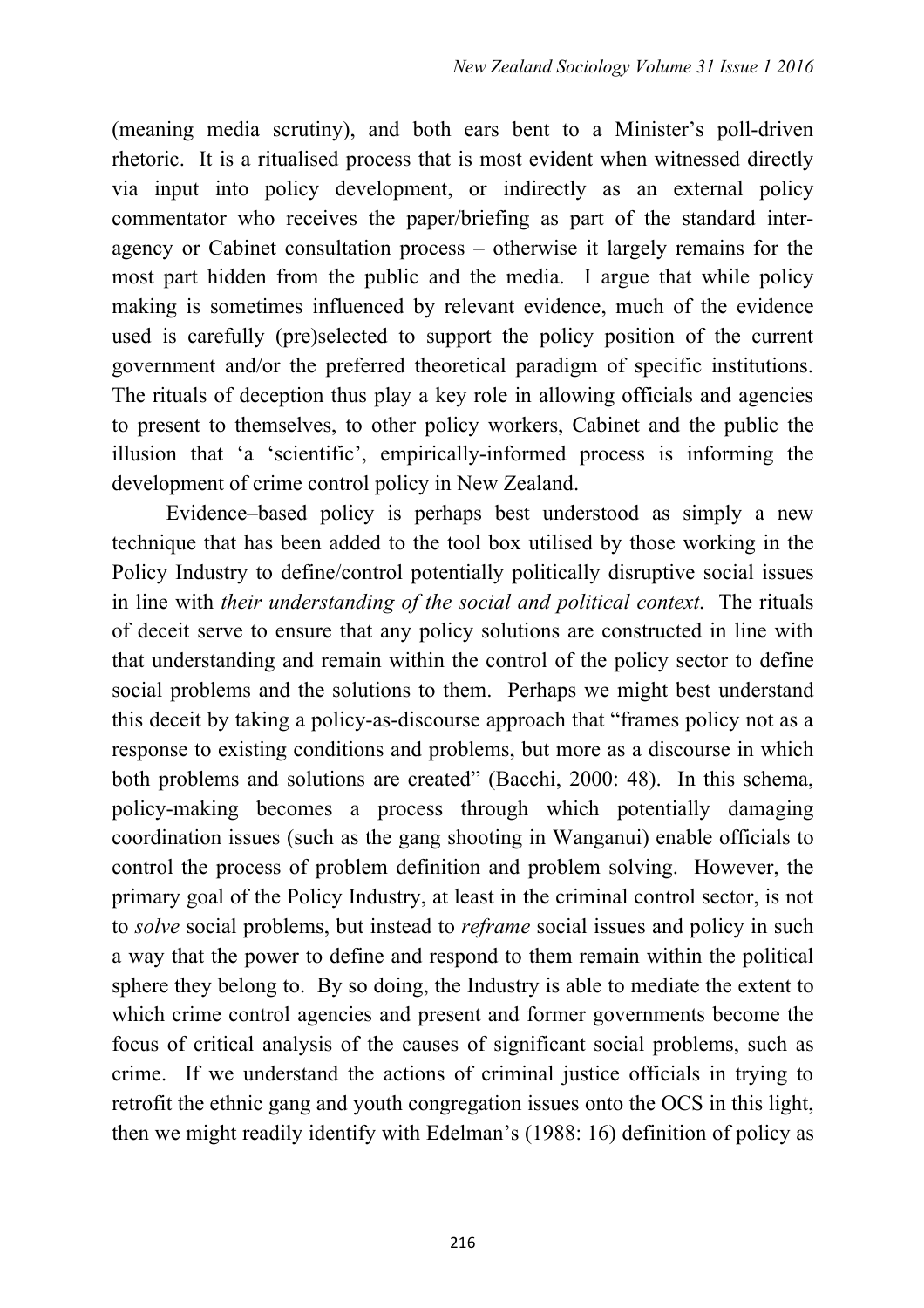"…. a set of shifting, diverse, and contradictory responses to a spectrum of political interests".

 Of course, we must acknowledge that the case study discussed here occurred in the mid to late 2000s. A good eight years have passed since then, so there is always the possibility that the policy sector has significantly altered the way it does it business. Sadly, more recent crime control policy projects demonstrate that this is not the case. The policy sectors preference for ritual and unevidenced policy responses to crime control issues prevails. Take for example the attempted 'ritual' evisceration of criminologist and gang researcher, Jarrod Gilbert in 2014. His crime was to expose then Minister of Police Anne Tolley's release of wildly inaccurate gang-related crime figures: where Tolley and New Zealand Police claimed gang members were responsible for 34 per cent of class A/B drug offences and 25 per cent of all homicides, the reality was 4 and 0 per cent respectively (see Gilbert, 2014). Why should this issue be of concern? Because as Gilbert (2014) rightly points out, figures such as these form part of the evidence base, the rationale for significant policy (and often legislative) responses to wicked social problems, like gangs and 'gang crime'. In this case it provided support for a 'whole of government' gang response, including the development of a Gang Intelligence Centre, and deploying drug dogs at domestic transit points (Fisher, 2014); meaning that policy constructed on false data and ideological grandstanding can and does have real consequences for us all.

 I am aware that in updating the policy response to the key issues here, namely gangs and organised crime, that I have provided an incomplete sketch. That is unavoidable given word constraints. But I believe that these recent examples demonstrate that the crime control sector continues to respond to issues like gangs and organised crime as it has for a long time now, by fudging of data and exaggerating and misrepresenting the extent of the 'gang-crime problem', by selective, biased deployment of 'research' support preconceived policies and continuing on with the unethical and unhelpful edict to *not* meaningfully engage with 'hard to reach' communities. In the absence of a depoliticised crime control policy process, is it any wonder that policy makers continue to deploy the stock of rituals designed to shore up myths that are essential to the continued hegemony of the sector over the construction of responses to significant social issues?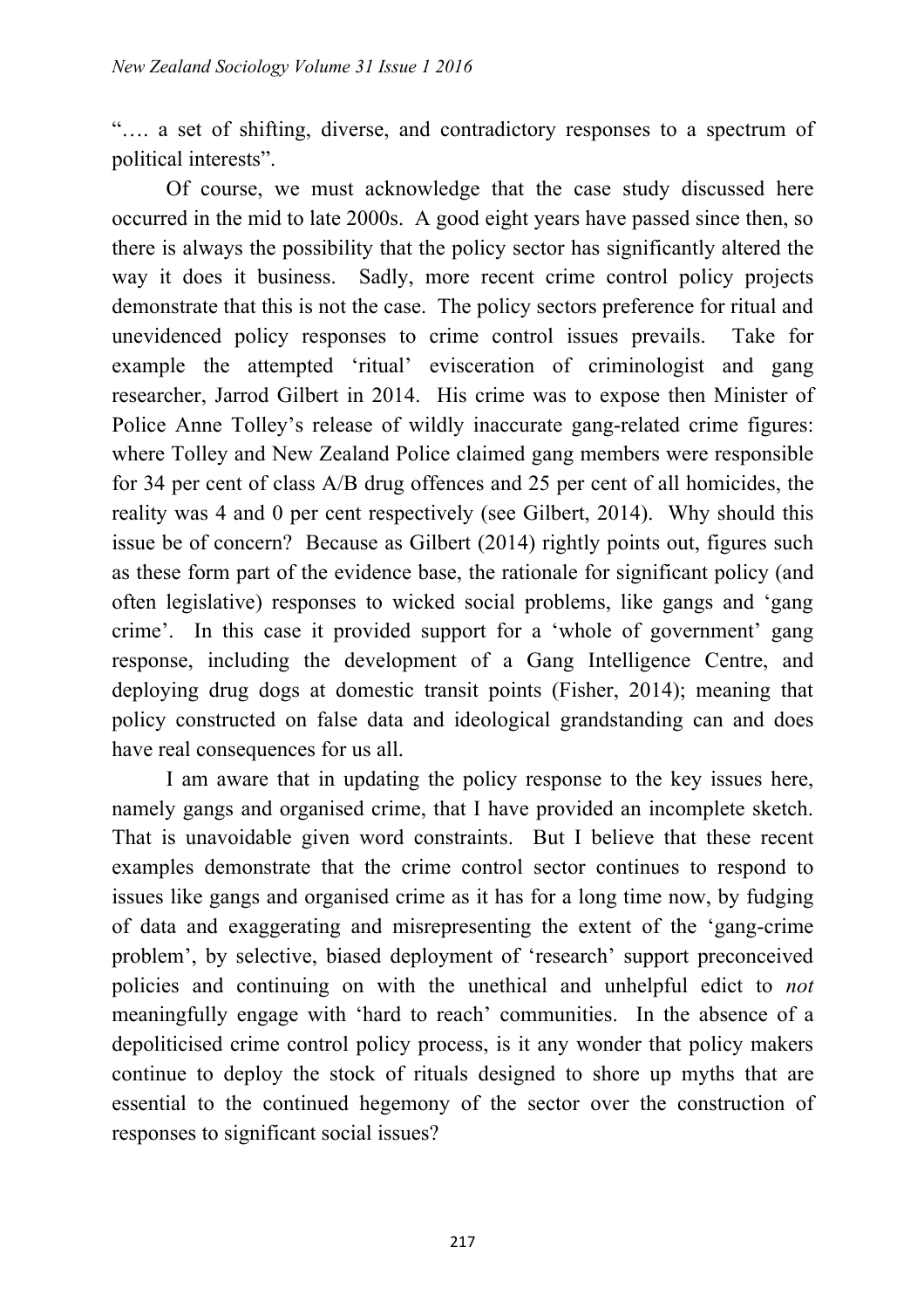### **Conclusion**

Those working in New Zealand's criminal justice policy sector weld significant power. And the power they have to control the development and implementation of crime control policy can have a profound effect on our daily lives. When we merge this fact with the realisation that all this power sits with a large group of unelected individuals and the agencies they represent, our duty to expose the processes they use to develop policy, legislation and interventions becomes clear. Despite the grandiose claims of the policy sector regarding the *Public Service Code of Conduct* and their adherence to the overarching principle of political neutrality, it is very much a politically-motivated and focused process. This point may seem laboured, but it is an important one to underline when considering the connections between ritual and policy making. This is because a large amount of the intellectual and rhetorical work that underpins the rituals of the Industry is aimed at supporting the intertwined mythologies of political neutrality, and the primacy of evidence-based policy. These rituals aid in masking inherent power struggles between bureaucratic agencies over everdecreasing resources and its parasitic relationship to the political elite.

 The case study discussed in this commentary highlights the extent to which ritual forms an important element in the policy-making process. It was selected to demonstrate the support ritual provides to the key myths of New Zealand public service. I have also been purposely critical (or 'negative', if you are a senior public servant), as this reflects my experiences of the policy industry, and to counter the overly positive spin that dominates agency publications, Cabinet papers and self-generated research. Shaw (2006) does have a point, the public service is not always the self-serving, manipulative institution portrayed in Yes Minister. However, its use of ritual and mythmaintenance to shore up its authority over policy-making and response to social issues diminishes the oft-made claims by the policy elite of their political neutrality, and the importance of evidence in creating meaningful policies for significant social issues.

#### **References**

- Althaus, C., Bridgman, P., & Davis, G. (2007) *The Australian policy handbook* (4th ed) Sydney: Allen and Unwin.
- Alvesson, M., & Billing Y. (1997) *Understanding gender in organisations*. London: Sage Publications.
- Bacchi, C. (2000) Policy as discourse: What does it mean? Where does it get us? *Discourse: Studies in the Cultural Politics of Education*, *23*(3): 45-57.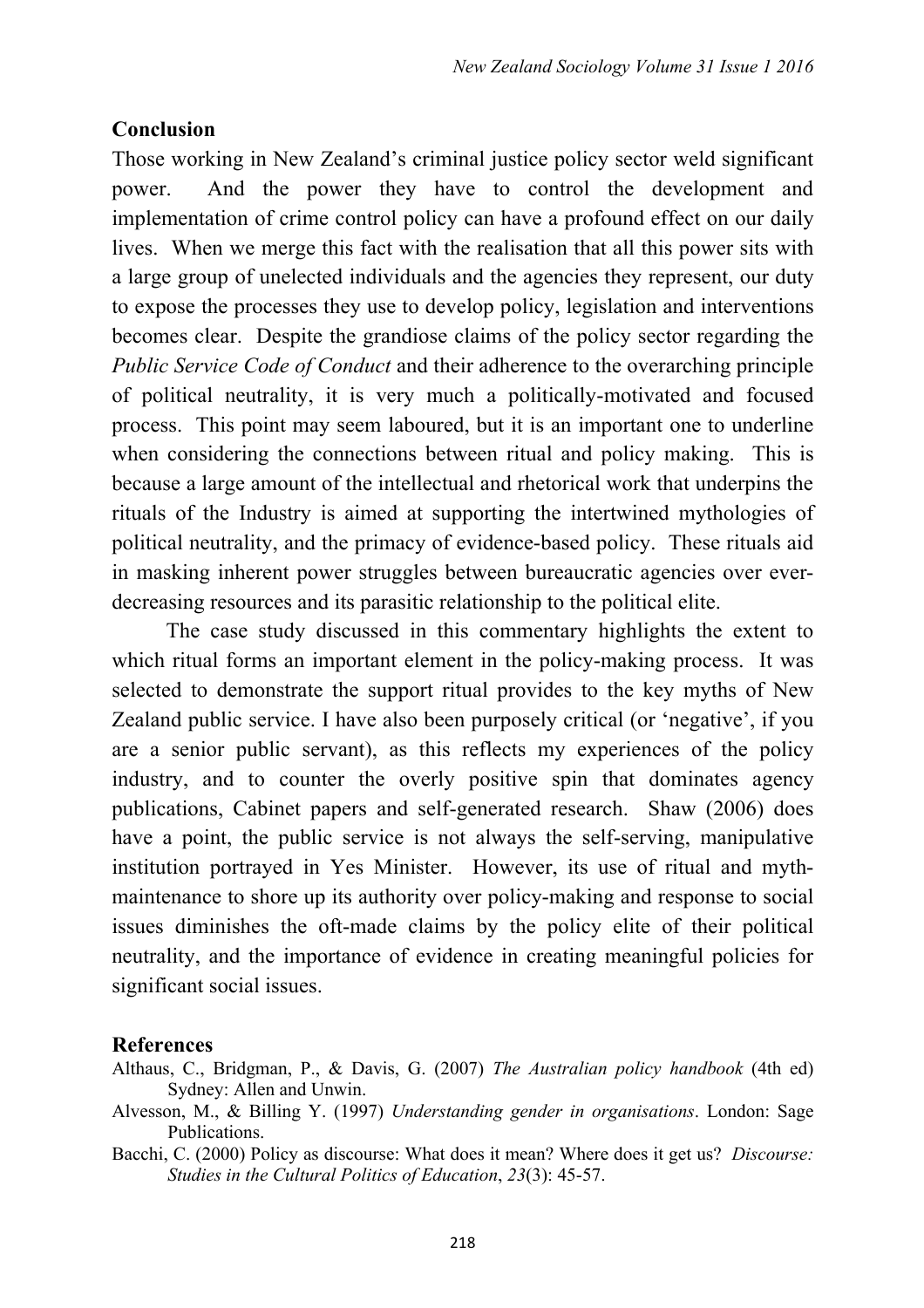Bell, C. (1997) *Ritual: Perspectives and dimensions*. New York: Oxford University Press.

- Bullock, H., Mountford, J., & Stanley, R. (2001) *Better policy-making.* London: Centre for Management and Policy Studies.
- Cheyne, C., O'Brien, M., & Belgrave, M. (2005) *Social policy in Aotearoa New Zealand: A critical introduction* (3rd ed) Melbourne: Oxford University Press.
- Davies, P. (2004) Is evidence-based government possible? *Jerry Lee Lecture, given to 4*<sup>th</sup> *Annual Campbell Collaboration Colloquium*, Washington D.C. 19 February.
- Department of Corrections. (2013) *Annual report 2012/13*. Wellington: Department of Corrections.
- Edelman, M. (1988) *Constructing the political spectacle*. University of Chicago Press, Chicago.
- Fish, S. (1989) *Doing what comes naturally: Change, rhetoric, and the practice of theory in literary and legal studies*. Durham and London: Duke University Press.
- Fisher, D. (2014) Minister used wrong figures to justify gang policy, police admit, *NZ Herald*, 25 September.
- Gilbert, J. (2014) *Inflated gang figures corrected in Cabinet, but not in public*, via http://jarrodgilbert.com/blog
- Hass, P. (2004) When does power listen to truth? A constructivist approach to the policy process, *Journal of European Public Policy: 11*(4), online.
- Herzog, R., & Abel, C. (2009) Rational techniques as myth-based rituals: The role of reflective practitioners in renumerative justice, *Public Personnel Management*, *38*(2): 1-18.
- Jones, A., & Sergot, M. (1995) A formal characterisation of institutional power, *Logic Journal of the IGPL*, *4*(3): 427-442.
- Kertzer, D. (1989) *Ritual, politics and power*. London: Yale University Press.
- Lea, T. (2009) *Rituals in bureaucracy*, downloaded from www.cpsu.org.au at 9.25am, 31 March, 2015.
- Meyer, J. and Scott, R. (1992) *Organisational environments: Ritual and rationality*. Newbury Park (Calif): Sage.
- Ministry of Justice. (2002) *Crime reduction strategy*. Ministry of Justice, Wellington.
- Ministry of Justice. (2008) *Organised crime strategy: Developing a whole of government approach to combating organised crime, March 2008 – June 2009*. Wellington: Ministry of Justice.
- Ministry of Māori Development. (2013) *Measuring performance and effectiveness for Māori: Key themes from the literature*. Wellington: Ministry of Māori Development.
- Ministry of Social Development. (2007) *Plan of action: Improving outcomes for young people in Counties Manukau*. Wellington: Ministry of Social Development.
- New Zealand Police. (2010) *Organised crime in New Zealand 2010*. Wellington: New Zealand Police.
- New Zealand Treasury. (2001) *Towards an exclusive economy*. Wellington: New Zealand Treasury.
- Reid, F. (2003) *Evidence-based policy: Where is the evidence for it?* Bristol: School of Policy Studies.
- Schick, A. (1996) *The spirit of reform: Managing the New Zealand state sector in a time of change*. Wellington: State Services Commission.
- Shaw, R. (2006) The public service. In R. Miller (Ed.), *New Zealand Government and Politics* (4<sup>th</sup> ed.) (273-284) Melbourne: Oxford University Press.
- State Services Commission. (2007) *Public service code of conduct*. Wellington: State Services Commission.